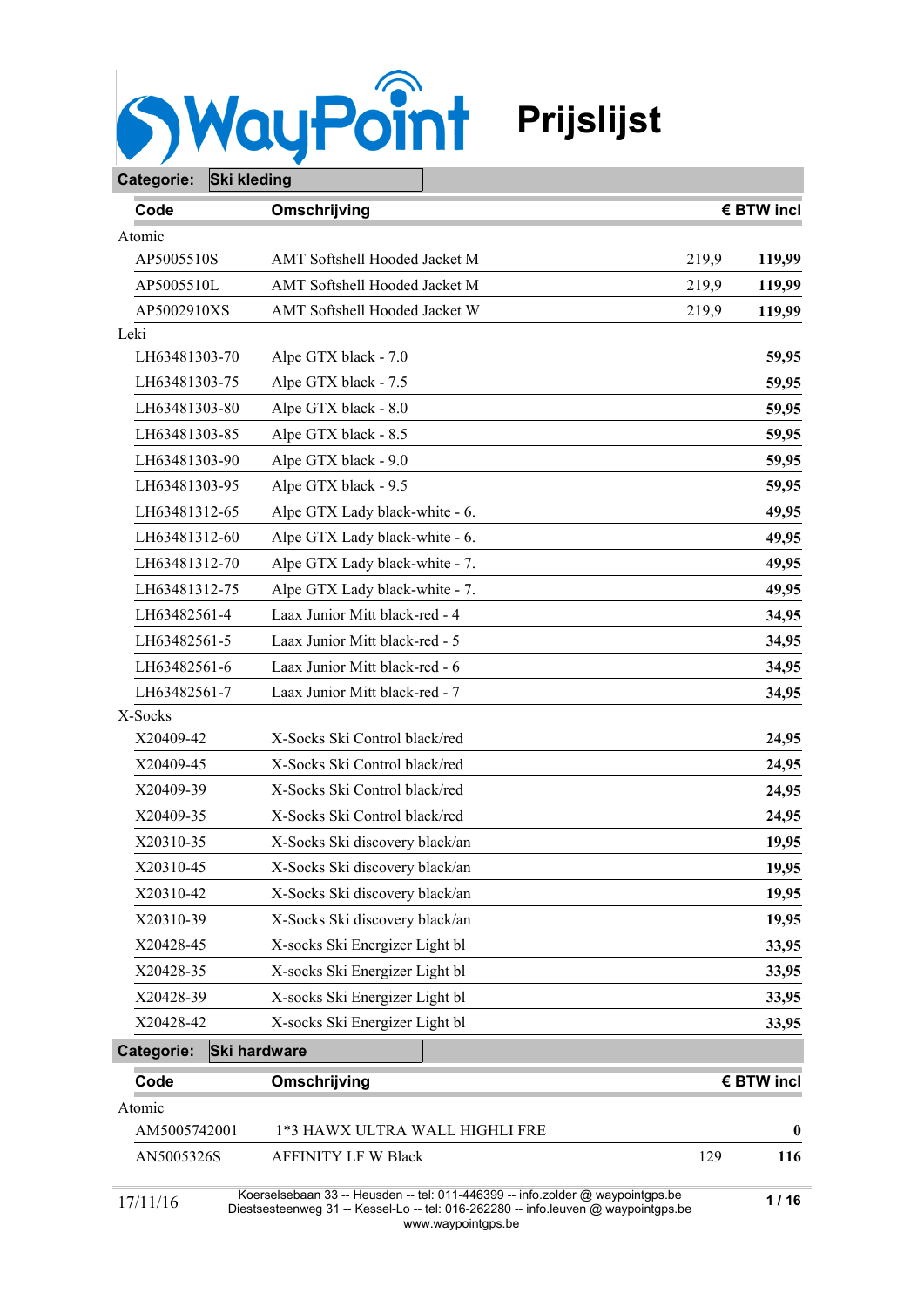| AN5005326M   | <b>AFFINITY LF W Black</b>           | 129 | 116      |
|--------------|--------------------------------------|-----|----------|
| AN5005328M   | AFFINITY LF W White                  | 129 | 116      |
| AN5005328S   | AFFINITY LF W White                  | 129 | 116      |
| AN5005224M   | AFFINITY LF White, 5659              | 129 | 103      |
| AASS00972159 | AFFINITY STORM XT & XT 10 Ti,        | 499 | 374      |
| AASS00972167 | AFFINITY STORM XT & XT 10 Ti,        | 499 | 399      |
| AN5005332M   | <b>AFFINITY W Light Grey</b>         | 99  | 89       |
| AN5005332S   | <b>AFFINITY W Light Grey</b>         | 99  | 89       |
| AN5005330S   | <b>AFFINITY W WHITE</b>              | 99  | 89       |
| AN5005330M   | AFFINITY W WHITE                     | 99  | 89       |
| AN5005230M   | AFFINITY White, 5659                 | 99  | 79       |
| AJ5005234120 | AMT CARBON Black, 120                | 59  | 53       |
| AJ5005234125 | AMT CARBON Black, 125                | 59  | 53       |
| AL5020830    | AMT Headband Berry/Blaze             | 20  | 17       |
| AL5020840    | AMT Headband Turquoise/white         | 20  | 17       |
| AL5020710    | <b>AMT Novelty Beanie Black</b>      | 25  | 21       |
| AL5020740    | <b>AMT Novelty Benie Berry</b>       | 25  | 21       |
| AL5020720    | <b>AMT Novelty Benie Coral</b>       | 25  | 21       |
| AL5025410    | AMT PURE 1 PAIR BOOT BAG BLACK       | 20  | 18       |
| AL5020960    | AMT Reversible Beanie Coral/Be       | 20  | 17       |
| AL5020920    | AMT Reversible Beanie Shade/Ta       | 20  | 17       |
| AL5021110    | <b>AMT W Cable Beanie</b>            | 30  | 26       |
| AL5021310    | AMT W Slouch Beanie White/Blaz       | 25  | 21       |
| AJ5005238115 | AMT <sup>2</sup> Black/White, 115    | 29  | 26       |
| AJ5005238120 | AMT <sup>2</sup> Black/White, 120    | 29  | 26       |
| AJ5005238125 | AMT <sup>2</sup> Black/White, 125    | 29  | 26       |
| AJ5005238130 | AMT <sup>2</sup> Black/White, 130    | 29  | 26       |
| AJ5005256110 | AMT <sup>2</sup> W Black, 110        | 29  | 26       |
| AJ5005256115 | AMT <sup>2</sup> W Black, 115        | 29  | 26       |
| AJ5005256120 | AMT <sup>2</sup> W Black, 120        | 29  | 26       |
| AJ5005258110 | AMT <sup>2</sup> W White, 110        | 29  | 26       |
| AJ5005258115 | AMT <sup>2</sup> W White, 115        | 29  | 26       |
| AJ5005258120 | AMT <sup>2</sup> W White, 120        | 29  | 26       |
| AJ5005298115 | AMT <sup>3</sup> W White             | 40  | 36       |
| AJ5005298110 | AMT <sup>3</sup> W White             | 40  | 36       |
| AM5005881001 | <b>AUTOMATIC &amp; LIVE FIT CUBE</b> |     | $\bf{0}$ |
| AN5005354M   | <b>AUTOMATIC LF 3D Black</b>         | 179 | 161      |
| AN5005354L   | <b>AUTOMATIC LF 3D Black</b>         | 179 | 161      |
| AN5005354S   | <b>AUTOMATIC LF 3D Black</b>         | 179 | 161      |
| AN5005370M   | <b>AUTOMATIC LF 3D Grey/Green</b>    | 179 | 161      |
| AN5005370S   | <b>AUTOMATIC LF 3D Grey/Green</b>    | 179 | 161      |
| AN5005370L   | <b>AUTOMATIC LF 3D Grey/Green</b>    | 179 | 161      |
| AN5005360L   | AUTOMATIC LF 3D Shade/Orange         | 179 | 161      |
|              |                                      |     |          |

Koerselsebaan 33 -- Heusden -- tel: 011-446399 -- info.zolder @ waypointgps.be Diestsesteenweg 31 -- Kessel-Lo -- tel: 016-262280 -- info.leuven @ waypointgps.be www.waypointgps.be 17/11/16 **2 / 16**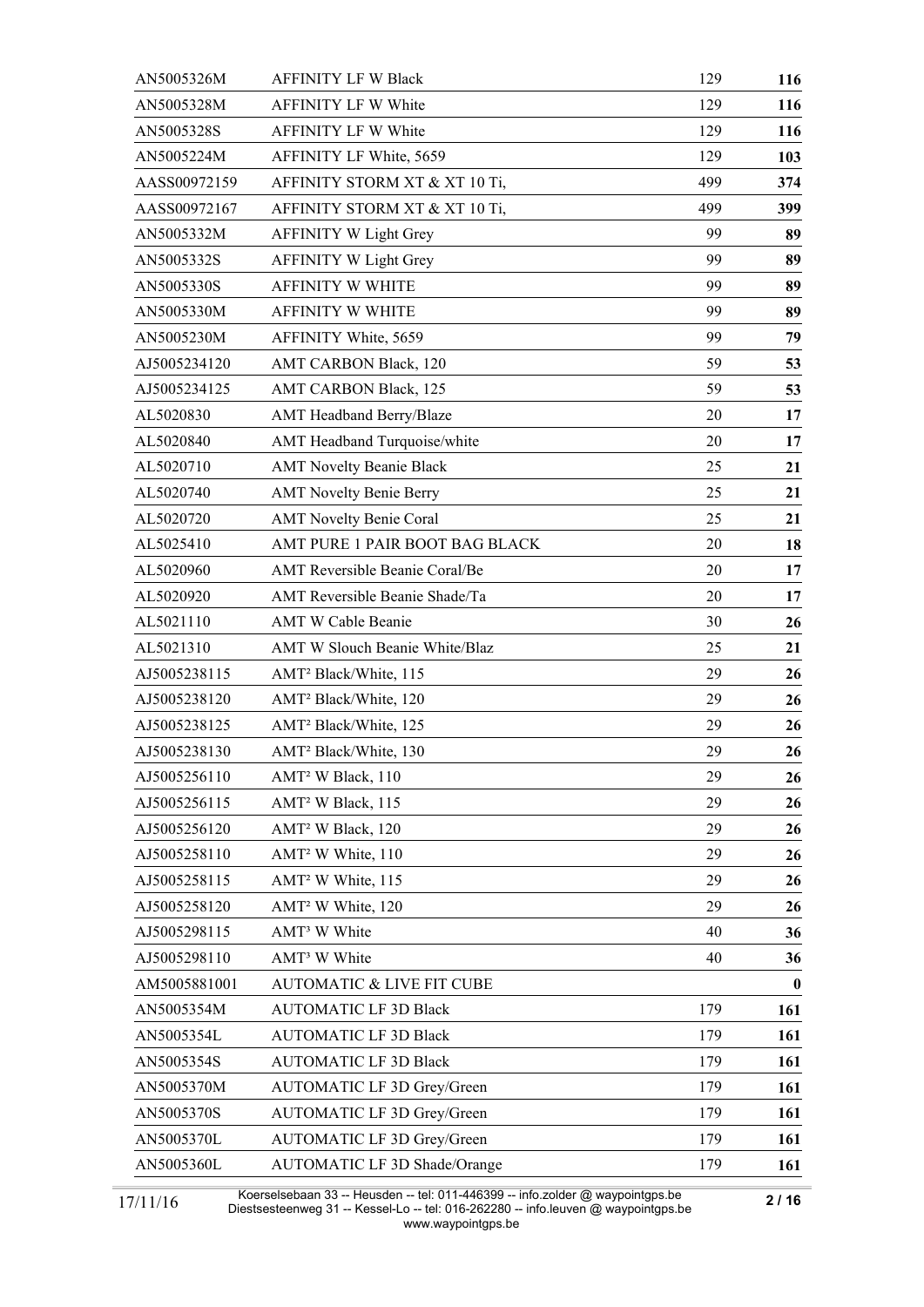| AN5005360M   | <b>AUTOMATIC LF 3D Shade/Orange</b>        | 179 | 161 |
|--------------|--------------------------------------------|-----|-----|
| AN5005360S   | AUTOMATIC LF 3D Shade/Orange               | 179 | 161 |
| AN5005358L   | <b>AUTOMATIC LF 3D Titanium</b>            | 179 | 161 |
| AN5005358S   | <b>AUTOMATIC LF 3D Titanium</b>            | 179 | 161 |
| AN5005358M   | <b>AUTOMATIC LF 3D Titanium</b>            | 179 | 161 |
| AN5005356M   | <b>AUTOMATIC LF 3D White</b>               | 179 | 161 |
| AN5005356S   | <b>AUTOMATIC LF 3D White</b>               | 179 | 161 |
| AN5005356L   | <b>AUTOMATIC LF 3D White</b>               | 179 | 161 |
| AL5024810    | Bag AMT 1 PAIR BOOT BAG SHADE/             | 25  | 20  |
| AL5033810    | Bag BOOT & HELMET BAG Red                  | 39  | 35  |
| AL5033710    | Bag BOOT & HELMET PACK 40L Red             | 69  | 62  |
| AL5034420    | Bag BOOT BAG PLUS Red                      | 29  | 26  |
| AL5014710    | Bag ECONOMY SKIFIX 10 PCS BLAC             | 20  | 18  |
| AL5026010    | Bag RACING SKIFIX 10 PCS BLACK             | 25  | 23  |
| AL5024610    | Bag REDSTER 1 PAIR BOOT BAG Re             | 35  | 32  |
| AL5023410    | Bag Redster Boot & Helmet BP (             | 69  | 62  |
| AL5021910    | Bag REDSTER HEATED BOOTBAG 220             | 189 | 170 |
| AL5021810    | Bag REDSTER SKI GEAR TRAVEL BA             | 199 | 179 |
| AL5025010    | Bag W 1 PAIR BOOT BAG BLACK/BE             | 25  | 20  |
| AJ5005300001 | <b>BCT Black/Red</b>                       | 89  | 80  |
| AASS00902167 | BLACKEYE ARC-L & XTO 12, 167               | 449 | 337 |
| AASS00902174 | BLACKEYE ARC-L & XTO 12, 174               | 449 | 337 |
| AASS00904174 | BLACKEYE TI ARC & XTO 12, 174              | 599 | 399 |
| AASS00904181 | BLACKEYE TI ARC & XTO 12, 181              | 599 | 449 |
| AL5031510    | Cap ALPS STAR CAP BLACK                    | 25  | 23  |
| AASS00974154 | <b>CLOUD EIGHT &amp; E LITHIUM 10</b>      | 399 | 359 |
| AASS00974140 | CLOUD EIGHT & E LITHIUM 10                 | 399 | 359 |
| AASS00974147 | CLOUD EIGHT & E LITHIUM 10                 | 399 | 359 |
| AASS00974161 | <b>CLOUD EIGHT &amp; E LITHIUM 10</b>      | 399 | 359 |
| AASS00976169 | CLOUD ELEVEN & XT 10 Ti                    | 599 | 539 |
| AASS00976155 | <b>CLOUD ELEVEN &amp; XT 10 Ti</b>         | 599 | 539 |
| AASS00976148 | <b>CLOUD ELEVEN &amp; XT 10 Ti</b>         | 599 | 539 |
| AASS00976162 | <b>CLOUD ELEVEN &amp; XT 10 Ti</b>         | 599 | 539 |
| AASS00978142 | CLOUD NINE EZY <sup>2</sup> BLACK & E LITH | 449 | 359 |
| AASS00978163 | CLOUD NINE EZY <sup>2</sup> BLACK & E LITH | 449 | 359 |
| AASS00978149 | CLOUD NINE EZY <sup>2</sup> BLACK & E LITH | 449 | 359 |
| AASS00978156 | CLOUD NINE EZY <sup>2</sup> BLACK & E LITH | 449 | 359 |
| AASS00980155 | CLOUD SEVEN EZY <sup>2</sup> & E LITHIUM 1 | 349 | 279 |
| AASS00980141 | CLOUD SEVEN EZY <sup>2</sup> & E LITHIUM 1 | 349 | 279 |
| AASS00980148 | CLOUD SEVEN EZY <sup>2</sup> & E LITHIUM 1 | 349 | 279 |
| AASS00980162 | CLOUD SEVEN EZY <sup>2</sup> & E LITHIUM 1 | 349 | 279 |
| AASS00982144 | CLOUD TEN ARC & E LITHIUM 10               | 499 | 449 |
| AASS00982151 | CLOUD TEN ARC & E LITHIUM 10               | 499 | 449 |

Koerselsebaan 33 -- Heusden -- tel: 011-446399 -- info.zolder @ waypointgps.be Diestsesteenweg 31 -- Kessel-Lo -- tel: 016-262280 -- info.leuven @ waypointgps.be www.waypointgps.be 17/11/16 **3 / 16**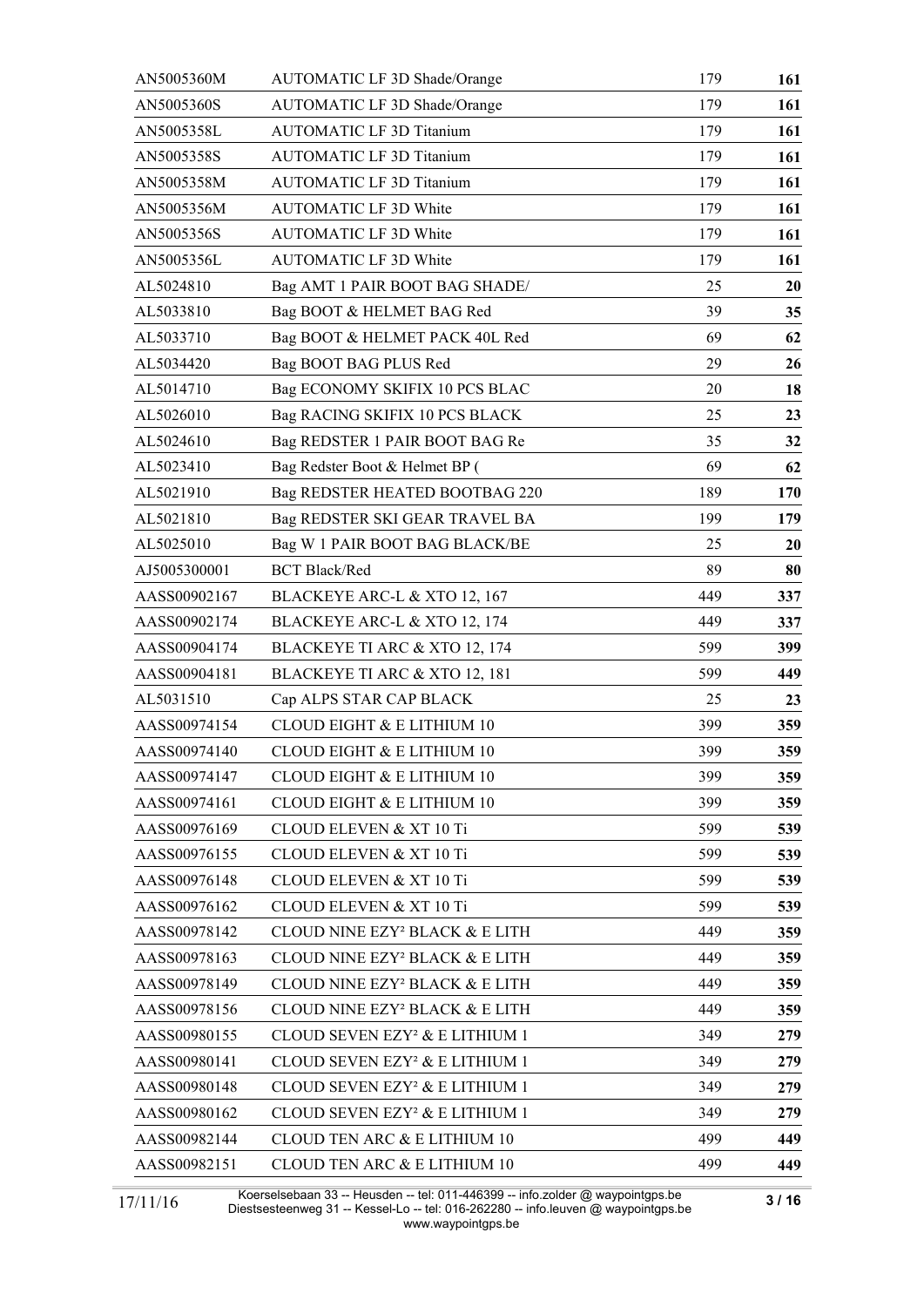| AASS00982158 | CLOUD TEN ARC & E LITHIUM 10   | 499 | 449 |
|--------------|--------------------------------|-----|-----|
| AASS00982165 | CLOUD TEN ARC & E LITHIUM 10   | 499 | 449 |
| AJ5005120115 | <b>CLOUD WHITE</b>             | 20  | 18  |
| AJ5005120110 | <b>CLOUD WHITE</b>             | 20  | 18  |
| AJ5005120120 | <b>CLOUD WHITE</b>             | 20  | 18  |
| AASS00906178 | CRIMSON TI ARC & XTO 12, 178   | 699 | 524 |
| AL5033610    | EQUIPMENT PACK 80L RED         | 99  | 89  |
| AM5005491001 | Foot Meas Device Mondo FR UK   | 50  | 45  |
| AE5013040275 | HAWX 100 Transparent Red/Black | 359 | 269 |
| AE5013040285 | HAWX 100 Transparent Red/Black | 359 | 269 |
| AE5013000275 | HAWX 110 Crystal/TRANSPARENT b | 399 | 299 |
| AE5013000265 | HAWX 110 Crystal/TRANSPARENT b | 399 | 299 |
| AE5013000285 | HAWX 110 Crystal/TRANSPARENT b | 399 | 299 |
| AE5013000295 | HAWX 110 Crystal/TRANSPARENT b | 399 | 299 |
| AE5012960265 | HAWX 130 TRANSPARENT Black/Red | 499 | 374 |
| AE5012960285 | HAWX 130 TRANSPARENT Black/Red | 499 | 374 |
| AE5012960275 | HAWX 130 TRANSPARENT Black/Red | 499 | 374 |
| AE5013120255 | HAWX 90 W Crystal/Transparent  | 359 | 269 |
| AE5013120275 | HAWX 90 W Crystal/Transparent  | 359 | 269 |
| AE501392027X | HAWX MAGNA 100 Smoke/Black, 27 | 259 | 194 |
| AE501392028X | HAWX MAGNA 100 Smoke/Black, 28 | 259 | 194 |
| AE501506026X | HAWX MAGNA 110 Black/Orange    | 359 | 323 |
| AE501506031X | HAWX MAGNA 110 Black/Orange    | 359 | 323 |
| AE501506030X | HAWX MAGNA 110 Black/Orange    | 359 | 323 |
| AE501506029X | HAWX MAGNA 110 Black/Orange    | 359 | 323 |
| AE501506027X | HAWX MAGNA 110 Black/Orange    | 359 | 323 |
| AE501506025X | HAWX MAGNA 110 Black/Orange    | 359 | 323 |
| AE501506028X | HAWX MAGNA 110 Black/Orange    | 359 | 323 |
| AE501504028X | HAWX MAGNA 130 Dark Blue/Black | 459 | 413 |
| AE501504031X | HAWX MAGNA 130 Dark Blue/Black | 459 | 413 |
| AE501504029X | HAWX MAGNA 130 Dark Blue/Black | 459 | 413 |
| AE501504027X | HAWX MAGNA 130 Dark Blue/Black | 459 | 413 |
| AE501504026X | HAWX MAGNA 130 Dark Blue/Black | 459 | 413 |
| AE501504025X | HAWX MAGNA 130 Dark Blue/Black | 459 | 413 |
| AE501504030X | HAWX MAGNA 130 Dark Blue/Black | 459 | 413 |
| AE501388029X | HAWX MAGNA 130 Petrol/White, 2 | 459 | 344 |
| AE501388027X | HAWX MAGNA 130 Petrol/White, 2 | 459 | 344 |
| AE501388028X | HAWX MAGNA 130 Petrol/White, 2 | 459 | 344 |
| AE501514026X | HAWX MAGNA 80 W White/Denim    | 259 | 233 |
| AE501514023X | HAWX MAGNA 80 W White/Denim    | 259 | 233 |
| AE501514024X | HAWX MAGNA 80 W White/Denim    | 259 | 233 |
| AE501514025X | HAWX MAGNA 80 W White/Denim    | 259 | 233 |
| AE501514027X | HAWX MAGNA 80 W White/Denim    | 259 | 233 |

Koerselsebaan 33 -- Heusden -- tel: 011-446399 -- info.zolder @ waypointgps.be Diestsesteenweg 31 -- Kessel-Lo -- tel: 016-262280 -- info.leuven @ waypointgps.be www.waypointgps.be 17/11/16 **4 / 16**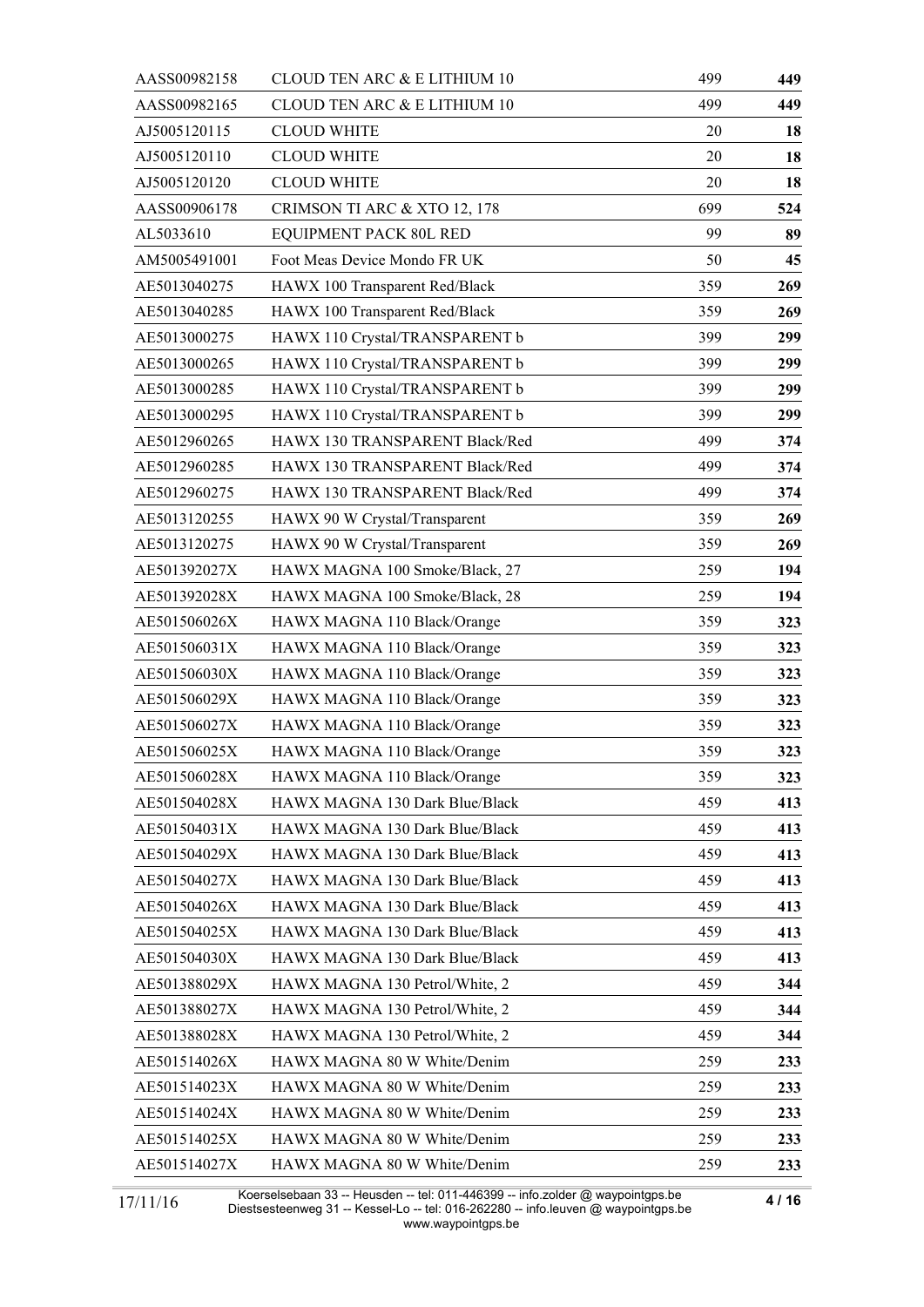| AE501512027X | HAWX MAGNA 90 W Black/Rust     | 359 | 323 |
|--------------|--------------------------------|-----|-----|
| AE501512023X | HAWX MAGNA 90 W Black/Rust     | 359 | 323 |
| AE501512022X | HAWX MAGNA 90 W Black/Rust     | 359 | 323 |
| AE501512026X | HAWX MAGNA 90 W Black/Rust     | 359 | 323 |
| AE501512024X | HAWX MAGNA 90 W Black/Rust     | 359 | 323 |
| AE501512025X | HAWX MAGNA 90 W Black/Rust     | 359 | 323 |
| AE501396025X | HAWX MAGNA 90 W Crystal Glitte | 359 | 269 |
| AE501396026X | HAWX MAGNA 90 W Crystal Glitte | 359 | 269 |
| AE501582023X | HAWX PRIME 100 W Black/Gold    | 399 | 359 |
| AE501582027X | HAWX PRIME 100 W Black/Gold    | 399 | 359 |
| AE501582024X | HAWX PRIME 100 W Black/Gold    | 399 | 359 |
| AE501582025X | HAWX PRIME 100 W Black/Gold    | 399 | 359 |
| AE501582026X | HAWX PRIME 100 W Black/Gold    | 399 | 359 |
| AE501582022X | HAWX PRIME 100 W Black/Gold    | 399 | 359 |
| AE501572028X | HAWX PRIME 110 Black/White     | 399 | 359 |
| AE501572029X | HAWX PRIME 110 Black/White     | 399 | 359 |
| AE501572030X | HAWX PRIME 110 Black/White     | 399 | 359 |
| AE501572026X | HAWX PRIME 110 Black/White     | 399 | 359 |
| AE501572025X | HAWX PRIME 110 Black/White     | 399 | 359 |
| AE501572024X | HAWX PRIME 110 Black/White     | 399 | 359 |
| AE501572031X | HAWX PRIME 110 Black/White     | 399 | 359 |
| AE501572027X | HAWX PRIME 110 Black/White     | 399 | 359 |
| AE501566030X | HAWX PRIME 130 Black/Orange    | 499 | 449 |
| AE501566024X | HAWX PRIME 130 Black/Orange    | 499 | 449 |
| AE501566025X | HAWX PRIME 130 Black/Orange    | 499 | 449 |
| AE501566026X | HAWX PRIME 130 Black/Orange    | 499 | 449 |
| AE501566027X | HAWX PRIME 130 Black/Orange    | 499 | 449 |
| AE501566028X | HAWX PRIME 130 Black/Orange    | 499 | 449 |
| AE501566029X | HAWX PRIME 130 Black/Orange    | 499 | 449 |
| AE501566031X | HAWX PRIME 130 Black/Orange    | 499 | 449 |
| AE501586023X | HAWX PRIME 90 W White/denim    | 359 | 323 |
| AE501586022X | HAWX PRIME 90 W White/denim    | 359 | 323 |
| AE501586027X | HAWX PRIME 90 W White/denim    | 359 | 323 |
| AE501586026X | HAWX PRIME 90 W White/denim    | 359 | 323 |
| AE501586025X | HAWX PRIME 90 W White/denim    | 359 | 323 |
| AE501586024X | HAWX PRIME 90 W White/denim    | 359 | 323 |
| AE501556024X | HAWX ULTRA 110 Black/Orange    | 399 | 359 |
| AE501556025X | HAWX ULTRA 110 Black/Orange    | 399 | 359 |
| AE501556026X | HAWX ULTRA 110 Black/Orange    | 399 | 359 |
| AE501556028X | HAWX ULTRA 110 Black/Orange    | 399 | 359 |
| AE501556030X | HAWX ULTRA 110 Black/Orange    | 399 | 359 |
| AE501556027X | HAWX ULTRA 110 Black/Orange    | 399 | 359 |
| AE501556029X | HAWX ULTRA 110 Black/Orange    | 399 | 359 |
|              |                                |     |     |

Koerselsebaan 33 -- Heusden -- tel: 011-446399 -- info.zolder @ waypointgps.be Diestsesteenweg 31 -- Kessel-Lo -- tel: 016-262280 -- info.leuven @ waypointgps.be www.waypointgps.be 17/11/16 **1898 1898 - 1898 - 1898 - 1898 - 1898 - 1899** - 1898 - 1898 - 1898 - 1898 - 1898 - 1898 - 1898 - 18<br>17/11/16 Diestsesteenwer 31 - Kessel-Lo - tel: 016-262280 - info leuven @ waypointrins be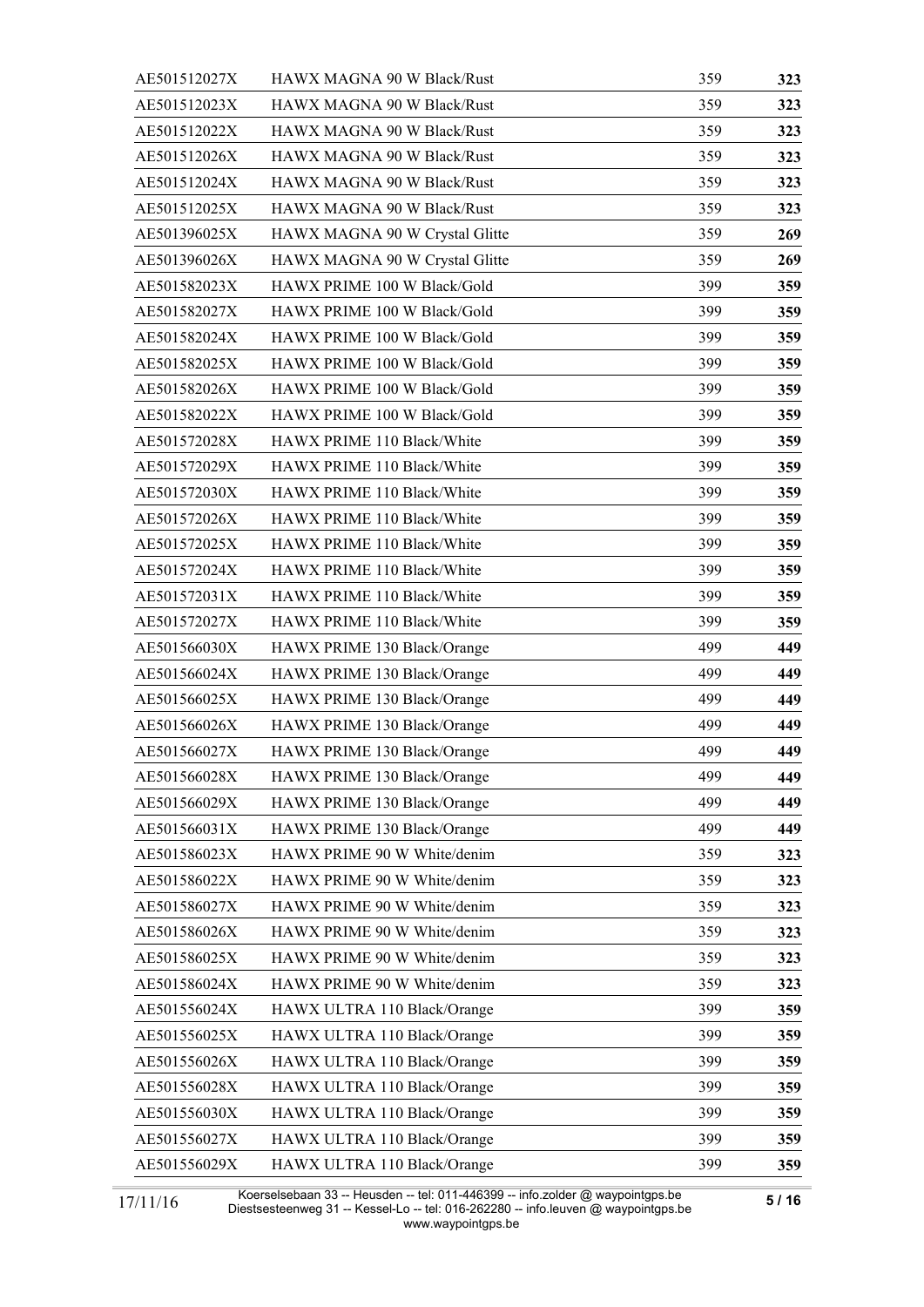| AE501560022X | HAWX ULTRA 110 W Black/White/D  | 459 | 413 |
|--------------|---------------------------------|-----|-----|
| AE501560023X | HAWX ULTRA 110 W Black/White/D  | 459 | 413 |
| AE501560024X | HAWX ULTRA 110 W Black/White/D  | 459 | 413 |
| AE501560025X | HAWX ULTRA 110 W Black/White/D  | 459 | 413 |
| AE501560026X | HAWX ULTRA 110 W Black/White/D  | 459 | 413 |
| AE501560027X | HAWX ULTRA 110 W Black/White/D  | 459 | 413 |
| AE501552025X | HAWX ULTRA 130 White/Orange/Bl  | 559 | 503 |
| AE501552027X | HAWX ULTRA 130 White/Orange/Bl  | 559 | 503 |
| AE501552028X | HAWX ULTRA 130 White/Orange/Bl  | 559 | 503 |
| AE501552029X | HAWX ULTRA 130 White/Orange/Bl  | 559 | 503 |
| AE501552030X | HAWX ULTRA 130 White/Orange/Bl  | 559 | 503 |
| AE501552024X | HAWX ULTRA 130 White/Orange/Bl  | 559 | 503 |
| AE501552026X | HAWX ULTRA 130 White/Orange/Bl  | 559 | 503 |
| AE501562024X | HAWX ULTRA 90 W White/Denim Bl  | 399 | 359 |
| AE501562023X | HAWX ULTRA 90 W White/Denim Bl  | 399 | 359 |
| AE501562025X | HAWX ULTRA 90 W White/Denim Bl  | 399 | 359 |
| AE501562022X | HAWX ULTRA 90 W White/Denim Bl  | 399 | 359 |
| AE501562027X | HAWX ULTRA 90 W White/Denim Bl  | 399 | 359 |
| AE501562026X | HAWX ULTRA 90 W White/Denim Bl  | 399 | 359 |
| AAST00626171 | <b>INFAMOUS &amp; WARDEN 11</b> | 448 | 403 |
| AAST00626151 | <b>INFAMOUS &amp; WARDEN 11</b> | 448 | 403 |
| AAST00626181 | <b>INFAMOUS &amp; WARDEN 11</b> | 448 | 403 |
| AAST00626176 | <b>INFAMOUS &amp; WARDEN 11</b> | 448 | 403 |
| AAST00626161 | <b>INFAMOUS &amp; WARDEN 11</b> | 448 | 403 |
| AP5027710    | Jacket ALPS JACKET BLACK        | 400 | 360 |
| AP5028430    | Jacket W ALPS JACKET Fuchsia/M  | 350 | 315 |
| AE501334025X | LIVE FIT 100 TRANSPARANT Green  | 259 | 233 |
| AE501334032X | LIVE FIT 100 TRANSPARANT Green  | 259 | 233 |
| AE501334031X | LIVE FIT 100 TRANSPARANT Green  | 259 | 233 |
| AE501334030X | LIVE FIT 100 TRANSPARANT Green  | 259 | 233 |
| AE501334029X | LIVE FIT 100 TRANSPARANT Green  | 259 | 233 |
| AE501334028X | LIVE FIT 100 TRANSPARANT Green  | 259 | 233 |
| AE501334026X | LIVE FIT 100 TRANSPARANT Green  | 259 | 233 |
| AE501334027X | LIVE FIT 100 TRANSPARANT Green  | 259 | 233 |
| AE501340023X | LIVE FIT 70 W Black, 23/23.5    | 199 | 169 |
| AE501340024X | LIVE FIT 70 W Black, 24/24.5    | 199 | 149 |
| AE501340025X | LIVE FIT 70 W Black, 25/25.5    | 199 | 149 |
| AE501340026X | LIVE FIT 70 W Black, 26/26.5    | 199 | 149 |
| AE501340027X | LIVE FIT 70 W Black, 27/27.5    | 199 | 149 |
| AE501336025X | LIVE FIT 80 BLACK 25/25.5       | 199 | 169 |
| AE501336026X | LIVE FIT 80 BLACK 26/26.5       | 199 | 169 |
| AE501336027X | LIVE FIT 80 BLACK 27/27.5       | 199 | 169 |
| AE501336028X | LIVE FIT 80 BLACK 28/28.5       | 199 | 169 |

Koerselsebaan 33 -- Heusden -- tel: 011-446399 -- info.zolder @ waypointgps.be Diestsesteenweg 31 -- Kessel-Lo -- tel: 016-262280 -- info.leuven @ waypointgps.be www.waypointgps.be 17/11/16 **6 / 16**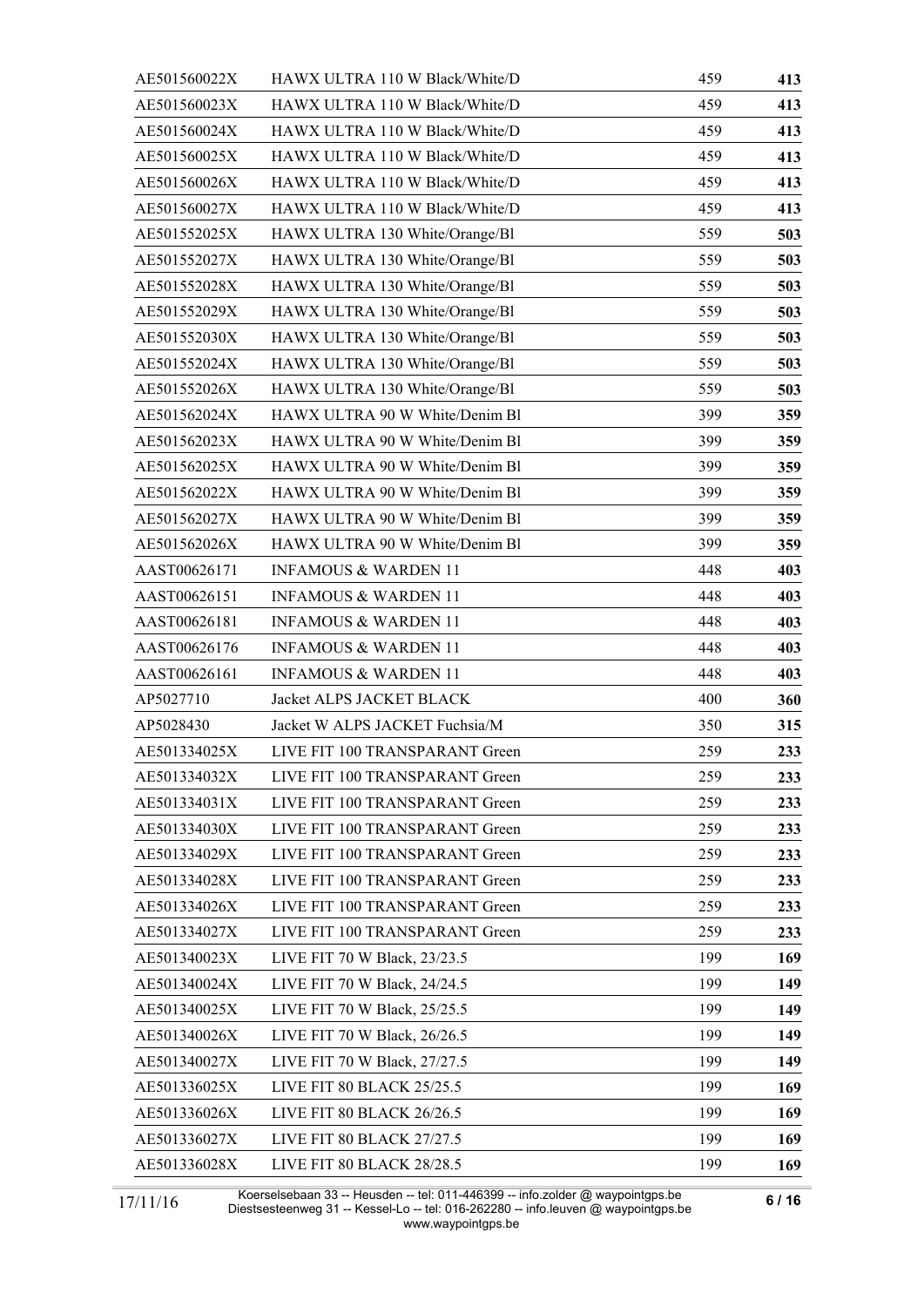| LIVE FIT 80 BLACK 29/29.5      | 199 | 169 |
|--------------------------------|-----|-----|
| LIVE FIT 80 BLACK 30/30.5      | 199 | 169 |
| LIVE FIT 90 W TRANSPARANT Purp | 259 | 233 |
| LIVE FIT 90 W TRANSPARANT Purp | 259 | 233 |
| LIVE FIT 90 W TRANSPARANT Purp | 259 | 233 |
| LIVE FIT 90 W TRANSPARANT Purp | 259 | 233 |
| LIVE FIT 90 W TRANSPARANT Purp | 259 | 233 |
| LIVE FIT 90 W TRANSPARANT Purp | 259 | 233 |
| LIVE SHIELD BP MEN BLACK OLD2  | 89  | 80  |
| LIVE SHIELD BP MEN BLACK OLD2  | 89  | 80  |
| LIVE SHIELD BP MEN BLACK OLD2  | 89  | 80  |
| LIVE SHIELD BP MEN BLACK OLD2  | 89  | 80  |
| LIVE SHIELD VEST JR BLACK OLD2 | 69  | 62  |
| LIVE SHIELD VEST JR BLACK OLD2 | 69  | 62  |
| LIVE SHIELD VEST JR BLACK OLD2 | 69  | 62  |
| LIVE SHIELD VEST JR BLACK OLD2 | 69  | 62  |
| LIVE SHIELD VEST MEN BLACK     | 139 | 125 |
| LIVE SHIELD VEST MEN BLACK     | 139 | 125 |
| LIVE SHIELD VEST MEN BLACK     | 139 | 125 |
| LIVE SHIELD VEST MEN BLACK     | 139 | 125 |
| LIVE SHIELD VEST WOMEN BLACK,  | 139 | 118 |
| LIVE SHIELD VEST WOMEN BLACK,  | 139 | 118 |
| LIVE SHIELD VEST WOMEN BLACK,  | 139 | 118 |
| <b>MENTOR Black, 5356</b>      | 99  | 79  |
| <b>MENTOR Black, 5659</b>      | 99  | 79  |
| <b>MENTOR Black, 5962</b>      | 99  | 79  |
| <b>MENTOR JR BLACK</b>         | 55  | 50  |
| <b>MENTOR JR BLACK</b>         | 55  | 50  |
| MENTOR JR Black, 4952          | 55  | 44  |
| <b>MENTOR JR BLUE</b>          | 55  | 50  |
| <b>MENTOR JR BLUE</b>          | 55  | 50  |
| MENTOR JR Blue, 4952           | 55  | 44  |
| MENTOR JR Blue, 5356           | 55  | 44  |
| <b>MENTOR JR PINK</b>          | 55  | 50  |
| <b>MENTOR JR PINK</b>          | 55  | 50  |
| <b>MENTOR JR Pink, 4952</b>    | 55  | 44  |
| MENTOR JR Pink, 5356           | 55  | 44  |
| <b>MENTOR JR WHITE</b>         | 55  | 50  |
| <b>MENTOR JR WHITE</b>         | 55  | 50  |
| MENTOR JR White, 4952          | 55  | 44  |
| MENTOR JR White, 5356          | 55  | 44  |
| MENTOR LF BLACK                | 129 | 116 |
| MENTOR LF BLACK                | 129 | 116 |
|                                |     |     |

Koerselsebaan 33 -- Heusden -- tel: 011-446399 -- info.zolder @ waypointgps.be Diestsesteenweg 31 -- Kessel-Lo -- tel: 016-262280 -- info.leuven @ waypointgps.be www.waypointgps.be 17/11/16 **1898-1898-1898-1998 -- 1898-1999 -- 1898-1999** -- 1898-1999 -- 1898-1999 -- 1898-1999 -- 1898-1999 -- 1<br>17/11/16 Diestsesteenwer: 31 -- Kessel-Lo -- tel: 016-262280 -- info leuven @ waypointrins he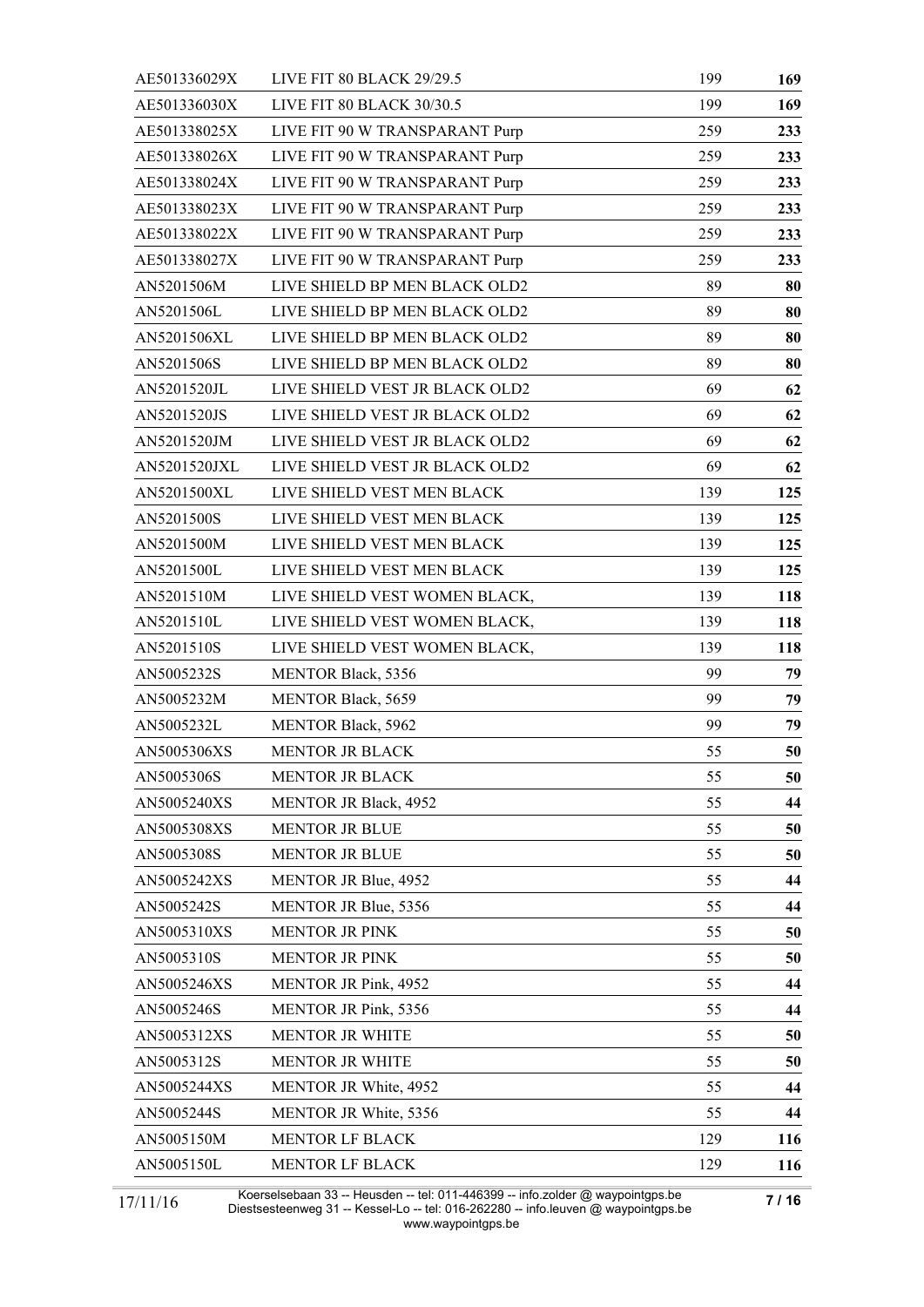| AN5005152M   | <b>MENTOR LF BLUE</b>              | 129 | 116 |
|--------------|------------------------------------|-----|-----|
| AN5005152L   | <b>MENTOR LF BLUE</b>              | 129 | 116 |
| AN5005212M   | MENTOR LF W WHITE PEARL            | 129 | 116 |
| AN5005212S   | MENTOR LF W WHITE PEARL            | 129 | 116 |
| AN5005210M   | <b>MENTOR LF WD BLUE</b>           | 129 | 116 |
| AN5005210S   | <b>MENTOR LF WD BLUE</b>           | 129 | 116 |
| AN5005236S   | MENTOR W White, 5356               | 99  | 79  |
| AN5005236M   | MENTOR W White, 5659               | 99  | 79  |
| AN5005322M   | <b>NOMAD BLACK</b>                 | 99  | 89  |
| AN5005322S   | <b>NOMAD BLACK</b>                 | 99  | 89  |
| AN5005322L   | <b>NOMAD BLACK</b>                 | 99  | 89  |
| AN5005318L   | <b>NOMAD LF Black</b>              | 129 | 116 |
| AN5005318M   | <b>NOMAD LF Black</b>              | 129 | 116 |
| AN5005318S   | <b>NOMAD LF Black</b>              | 129 | 116 |
| AN5005214S   | NOMAD LF Black, 5356               | 129 | 103 |
| AN5005214M   | NOMAD LF Black, 5659               | 129 | 103 |
| AN5005316S   | <b>NOMAD LF Blue</b>               | 129 | 116 |
| AN5005316L   | NOMAD LF Blue                      | 129 | 116 |
| AN5005316M   | NOMAD LF Blue                      | 129 | 116 |
| AN5005218S   | NOMAD LF Dark Blue, 5356           | 129 | 103 |
| AN5005218M   | NOMAD LF Dark Blue, 5659           | 129 | 103 |
| AN5005314L   | NOMAD LF ORANGE                    | 129 | 116 |
| AN5005314M   | <b>NOMAD LF ORANGE</b>             | 129 | 116 |
| AN5005314S   | <b>NOMAD LF ORANGE</b>             | 129 | 116 |
| AN5005320L   | <b>NOMAD LF Titanium</b>           | 129 | 116 |
| AN5005320M   | <b>NOMAD LF Titanium</b>           | 129 | 116 |
| AN5005320S   | <b>NOMAD LF Titanium</b>           | 129 | 116 |
| AN5005324M   | <b>NOMAD</b> Titanium              | 99  | 89  |
| AN5005324L   | <b>NOMAD</b> Titanium              | 99  | 89  |
| AN5005324S   | <b>NOMAD</b> Titanium              | 99  | 89  |
| AN5005228M   | NOMAD Titanium, 5659               | 99  | 79  |
| AN5005228L   | NOMAD Titanium, 5962               | 99  | 79  |
| AP5027420    | Pants ALPS PANT Lime               | 220 | 198 |
| AP5029310    | Pants W ALPS PANT MIDNIGHT         | 200 | 180 |
| AASS01030163 | <b>PREMIUM XT &amp; XT 12, 163</b> | 549 | 412 |
| AAST00622182 | PUNX BLACK & STH WTR 16            | 678 | 610 |
| AAST00622176 | PUNX BLACK & STH WTR 16            | 678 | 610 |
| AAST00622164 | PUNX BLACK & STH WTR 16            | 678 | 610 |
| AAST00622170 | PUNX BLACK & STH WTR 16            | 678 | 610 |
| AJ5005214125 | REDSTER 10 Black/Red               | 35  | 32  |
| AJ5005214115 | REDSTER 10 Black/Red               | 35  | 32  |
| AJ5005214120 | REDSTER 10 Black/Red               | 35  | 32  |
| AJ5005214110 | REDSTER 10 Black/Red, 110          | 29  | 26  |

Koerselsebaan 33 -- Heusden -- tel: 011-446399 -- info.zolder @ waypointgps.be Diestsesteenweg 31 -- Kessel-Lo -- tel: 016-262280 -- info.leuven @ waypointgps.be www.waypointgps.be 17/11/16 **1888-1988 - 1988-1988 - 1988-1988 - 1988-1988** - 1988-1988 - 1988-1988 - 1988-1988 - 1988-1988 - 1988-1<br>17/11/16 Diestsesteenwer 31 - Kessel-Lo - tel: 016-262280 - info leuven @ waypointrins he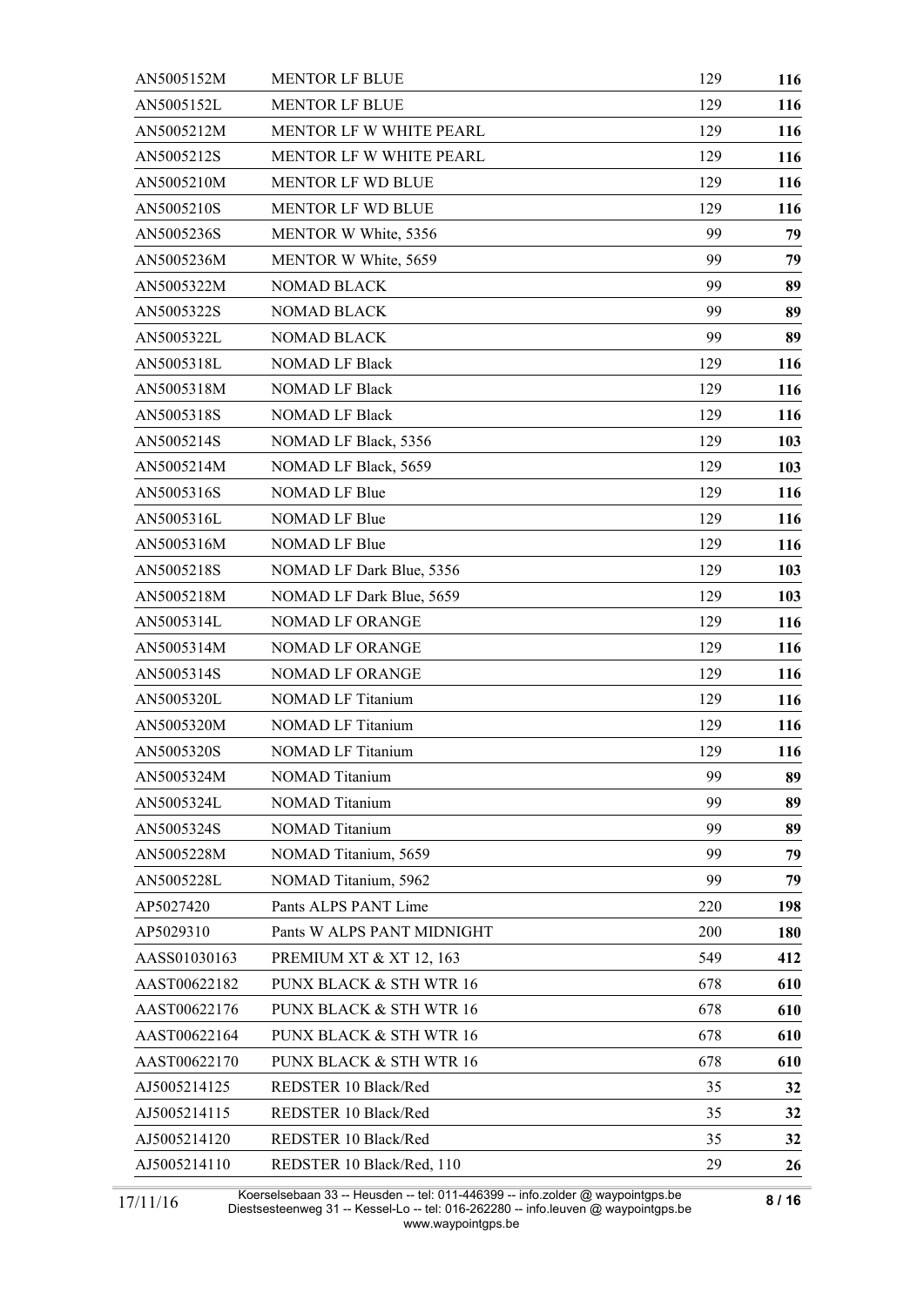| AJ5005214130 | REDSTER 10 Black/Red, 130          | 29  | 26  |
|--------------|------------------------------------|-----|-----|
| AJ5005216075 | REDSTER 10 Jr Black/Red, 75        | 19  | 17  |
| AJ5005216080 | REDSTER 10 Jr Black/Red, 80        | 19  | 17  |
| AJ5005216085 | REDSTER 10 Jr Black/Red, 85        | 19  | 17  |
| AJ5005216090 | REDSTER 10 Jr Black/Red, 90        | 19  | 17  |
| AJ5005216095 | REDSTER 10 Jr Black/Red, 95        | 19  | 17  |
| AJ5005232115 | REDSTER 10 XT Black, 115           | 29  | 26  |
| AJ5005232120 | REDSTER 10 XT Black, 120           | 29  | 26  |
| AJ5005232125 | REDSTER 10 XT Black, 125           | 29  | 26  |
| AJ5005232130 | REDSTER 10 XT Black, 130           | 29  | 26  |
| AJ5005202120 | REDSTER CARBON COMPOSITE White     | 89  | 80  |
| AJ5005202125 | REDSTER CARBON COMPOSITE White     | 89  | 80  |
| AJ5005202115 | REDSTER CARBON COMPOSITE White     | 89  | 80  |
| AASS00918165 | REDSTER D2 SL & X 12 TL, 165       | 899 | 674 |
| AASS01164178 | REDSTER DOUBLEDECK GS & X 12 T     | 899 | 809 |
| AASS01164184 | REDSTER DOUBLEDECK GS & X 12 T     | 899 | 809 |
| AASS01164172 | REDSTER DOUBLEDECK GS & X 12 T     | 899 | 809 |
| AASS01164166 | REDSTER DOUBLEDECK GS & X 12 T     | 899 | 809 |
| AASS01166165 | REDSTER DOUBLEDECK SL & X 12 T     | 899 | 809 |
| AASS01166153 | REDSTER DOUBLEDECK SL & X 12 T     | 899 | 809 |
| AASS01166171 | REDSTER DOUBLEDECK SL & X 12 T     | 899 | 809 |
| AASS01166159 | REDSTER DOUBLEDECK SL & X 12 T     | 899 | 809 |
| AAST00722182 | REDSTER DOUBLEDECK XT & X 12 T     | 999 | 899 |
| AAST00722175 | REDSTER DOUBLEDECK XT & X 12 T     | 999 | 899 |
| AASS01168169 | REDSTER EDGE GS & XT 12            | 699 | 629 |
| AASS01168183 | REDSTER EDGE GS & XT 12            | 699 | 629 |
| AASS01168162 | REDSTER EDGE GS & XT 12            | 699 | 629 |
| AASS01168176 | <b>REDSTER EDGE GS &amp; XT 12</b> | 699 | 629 |
| AASS01170150 | REDSTER EDGE SL & XT 12            | 699 | 629 |
| AASS01170171 | REDSTER EDGE SL & XT 12            | 699 | 629 |
| AASS01170164 | REDSTER EDGE SL & XT 12            | 699 | 629 |
| AASS01170157 | REDSTER EDGE SL & XT 12            | 699 | 629 |
| AASS00896130 | REDSTER JR EDGE ETM red & XTE      | 269 | 215 |
| AASS00896115 | REDSTER JR EDGE ETM red & XTE      | 269 | 215 |
| AASS00896120 | REDSTER JR EDGE ETM red & XTE      | 269 | 215 |
| AASS00896150 | REDSTER JR EDGE ETM red & XTE      | 269 | 215 |
| AASS00896140 | REDSTER JR EDGE ETM red & XTE      | 269 | 215 |
| AASS00896125 | REDSTER JR EDGE ETM red & XTE      | 269 | 215 |
| AASS00984070 | REDSTER JR I & XTE 045             | 99  | 89  |
| AASS00984090 | <b>REDSTER JR I &amp; XTE 045</b>  | 99  | 89  |
| AASS00984080 | <b>REDSTER JR I &amp; XTE 045</b>  | 99  | 89  |
| AASS00898110 | <b>REDSTER JR II &amp; XTE 045</b> | 179 | 161 |
| AASS00898120 | <b>REDSTER JR II &amp; XTE 045</b> | 179 | 161 |

Koerselsebaan 33 -- Heusden -- tel: 011-446399 -- info.zolder @ waypointgps.be Diestsesteenweg 31 -- Kessel-Lo -- tel: 016-262280 -- info.leuven @ waypointgps.be www.waypointgps.be 17/11/16 **9 / 16**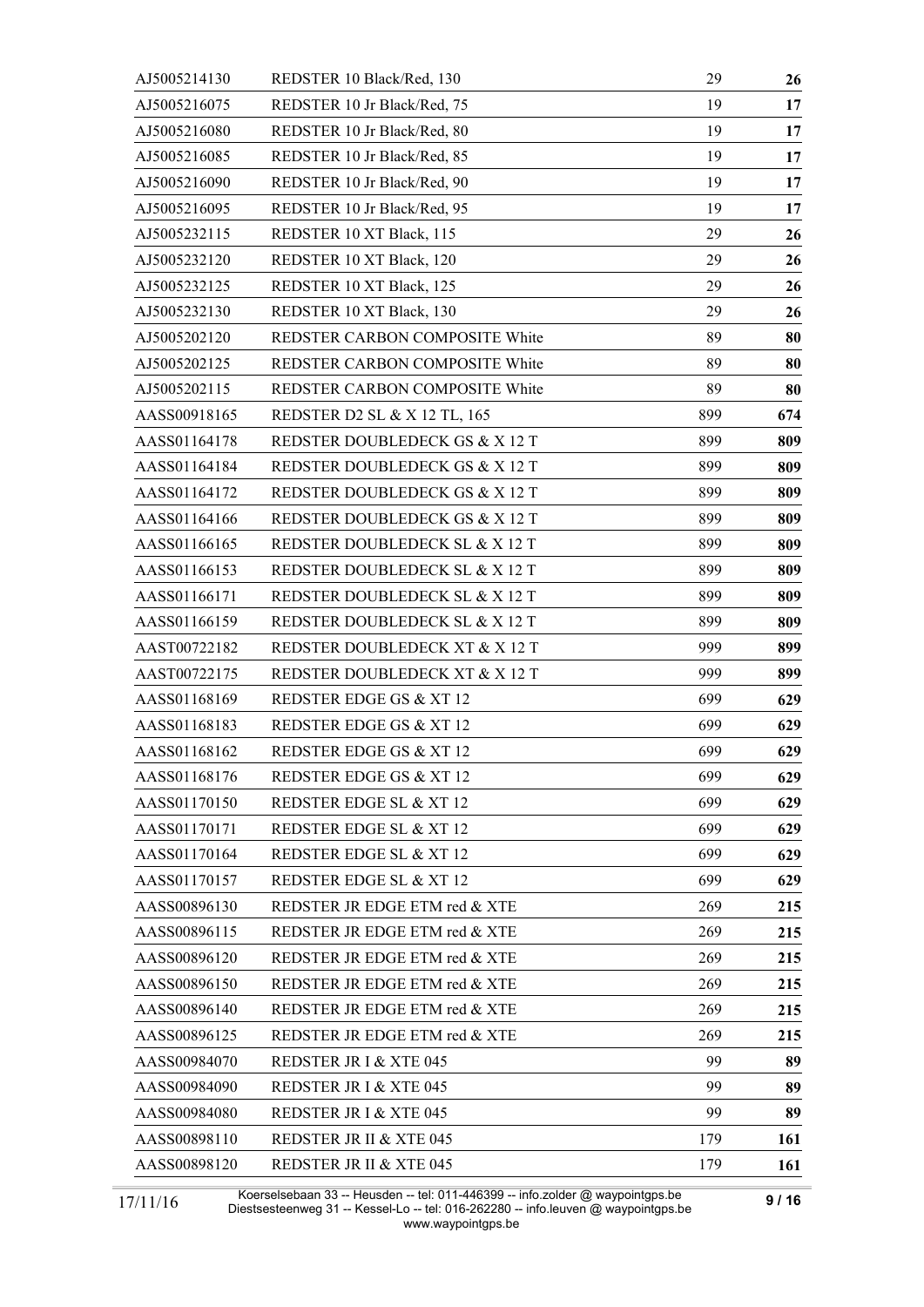| AASS00898100 | <b>REDSTER JR II &amp; XTE 045</b>         | 179 | 161      |
|--------------|--------------------------------------------|-----|----------|
| AASS00900140 | <b>REDSTER JR III &amp; XTE 7</b>          | 199 | 179      |
| AASS00900150 | <b>REDSTER JR III &amp; XTE 7</b>          | 199 | 179      |
| AASS00900130 | <b>REDSTER JR III &amp; XTE 7</b>          | 199 | 179      |
| AN5005188M   | REDSTER MARCEL REPLICA, M 56+5             | 119 | 89       |
| AE501288027X | <b>REDSTER PRO 110 Black, 27/27.5</b>      | 399 | 299      |
| AE501288028X | REDSTER PRO 110 Black, 28/28.5             | 399 | 299      |
| AE501284024X | REDSTER PRO 130 White/Black                | 499 | 449      |
| AE501284025X | REDSTER PRO 130 White/Black                | 499 | 449      |
| AE501284027X | REDSTER PRO 130 White/Black                | 499 | 449      |
| AE501284029X | REDSTER PRO 130 White/Black                | 499 | 449      |
| AE501284028X | REDSTER PRO 130 White/Black                | 499 | 449      |
| AE501284026X | REDSTER PRO 130 White/Black                | 499 | 449      |
| AAST00720183 | REDSTER TR & X 12 TL                       | 799 | 719      |
| AAST00720157 | REDSTER TR & X 12 TL                       | 799 | 719      |
| AAST00720165 | REDSTER TR & X 12 TL                       | 799 | 719      |
| AAST00720176 | REDSTER TR & X 12 TL                       | 799 | 719      |
| AAST00720171 | REDSTER TR & X 12 TL                       | 799 | 719      |
| AASS00924163 | REDSTER XT & XT 10                         | 499 | 449      |
| AASS00924170 | REDSTER XT & XT 10                         | 499 | 449      |
| AASS00924156 | REDSTER XT & XT 10                         | 499 | 449      |
| AASS00924149 | REDSTER XT & XT 10                         | 499 | 449      |
| AASS00924177 | REDSTER XT & XT 10                         | 499 | 449      |
| AASS00926169 | <b>REDSTER XTI &amp; XT 12</b>             | 699 | 629      |
| AASS00926176 | <b>REDSTER XTI &amp; XT 12</b>             | 699 | 629      |
| AASS00926164 | REDSTER XTI & XT 12                        | 699 | 629      |
| AASS00926157 | <b>REDSTER XTI &amp; XT 12</b>             | 699 | 629      |
| AN5105336    | REVEL ML Black / Light Red                 | 119 | 107      |
| AN5105342    | REVEL ML Dark Blue/Light Blue              | 119 | 107      |
| AN5105344    | REVEL ML Dark Blue/Light Blue              | 119 | 107      |
| AN5105338    | REVEL ML Red / Red                         | 119 | 107      |
| AN5105282    | REVEL PHOTOCROMIC Black                    | 199 | 179      |
| AN5105356    | REVEL RACING Blue/Blue                     | 159 | 143      |
| AN5105354    | REVEL RACING White / Red                   | 159 | 143      |
| AN5105256    | REVEL <sup>3</sup> M + Std Lens Bla/Red ML | 159 | 135      |
| AN5105194    | REVEL <sup>3</sup> M BLACK/Light Red ML    | 139 | 118      |
| AN5105254    | REVEL <sup>3</sup> M Photochromic Black    | 199 | 169      |
| AN5105362    | REVENT Q ML Black Red/Red                  | 189 | 170      |
| AN5105364    | REVENT Q ML Black/Black                    | 189 | 170      |
| AN5105368    | REVENT Q ML Blue/Blue                      | 189 | 170      |
| AN5105366    | REVENT Q ML Orange/Red                     | 189 | 170      |
| AN5105370    | REVENT Q ML White / Blue                   | 189 | 170      |
| AM5005903001 | REVENT Q VIS FOR GOG COUNT FRE             |     | $\bf{0}$ |

Koerselsebaan 33 -- Heusden -- tel: 011-446399 -- info.zolder @ waypointgps.be Diestsesteenweg 31 -- Kessel-Lo -- tel: 016-262280 -- info.leuven @ waypointgps.be www.waypointgps.be 17/11/16 **10 / 16**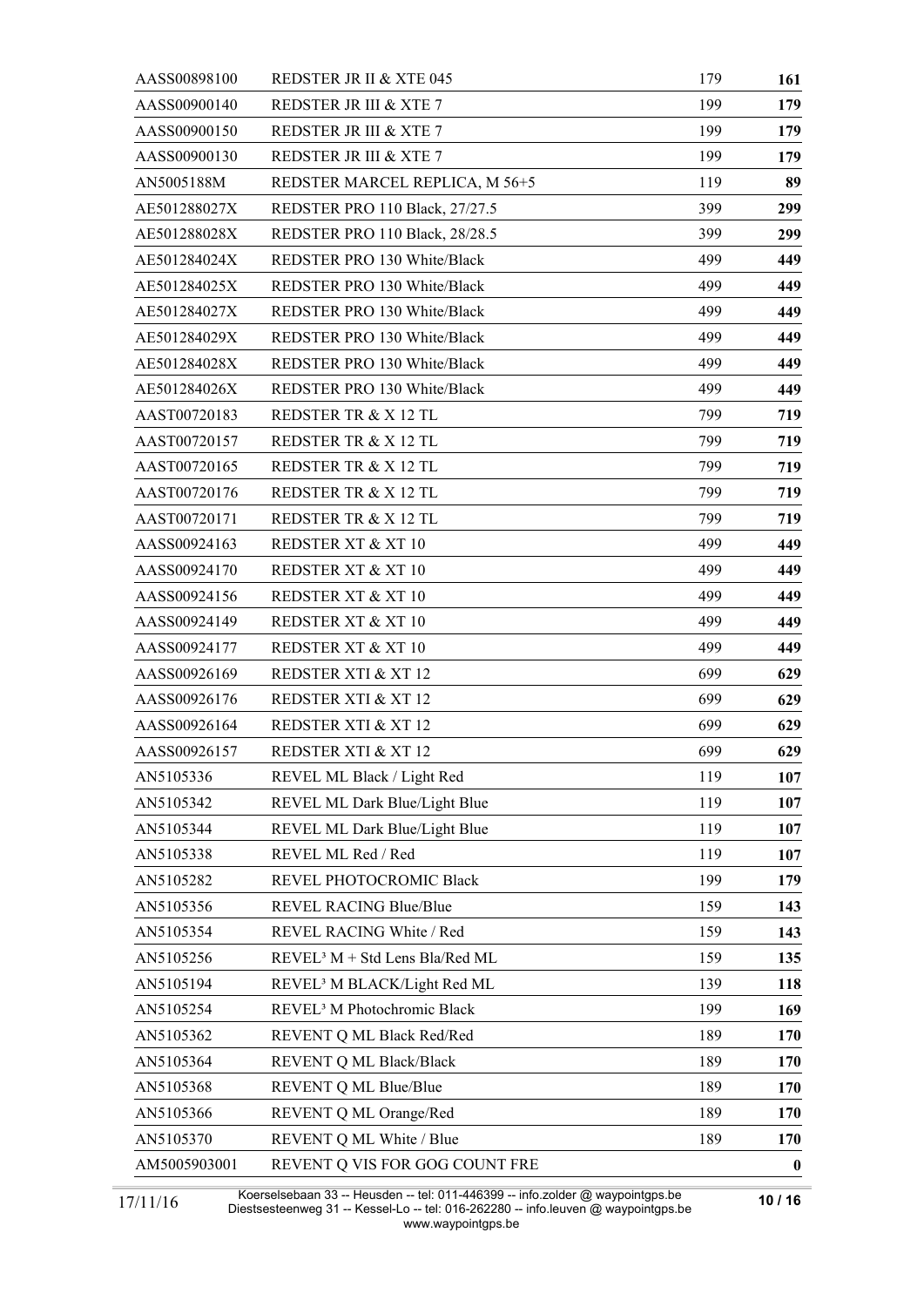| AN5205008L  | RIDGELINE BP SHADE            | 99  | 89  |
|-------------|-------------------------------|-----|-----|
| AN5205008XS | RIDGELINE BP SHADE            | 99  | 89  |
| AN5205008XL | RIDGELINE BP SHADE            | 99  | 89  |
| AN5205008S  | RIDGELINE BP SHADE            | 99  | 89  |
| AN5205008M  | RIDGELINE BP SHADE            | 99  | 89  |
| AN5205004M  | RIDGELINE BP VEST SHADE       | 159 | 143 |
| AN5205004S  | RIDGELINE BP VEST SHADE       | 159 | 143 |
| AN5205004XL | RIDGELINE BP VEST SHADE       | 159 | 143 |
| AN5205004XS | RIDGELINE BP VEST SHADE       | 159 | 143 |
| AN5205004L  | RIDGELINE BP VEST SHADE       | 159 | 143 |
| AN5205006L  | RIDGELINE BP VEST W SHADE     | 159 | 143 |
| AN5205006M  | RIDGELINE BP VEST W SHADE     | 159 | 143 |
| AN5205006S  | RIDGELINE BP VEST W SHADE     | 159 | 143 |
| AN5205006XS | RIDGELINE BP VEST W SHADE     | 159 | 143 |
| AN5205006XL | RIDGELINE BP VEST W Shade, XL | 159 | 135 |
| AN5205010L  | RIDGELINE BP W SHADE          | 99  | 89  |
| AN5205010M  | RIDGELINE BP W SHADE          | 99  | 89  |
| AN5205010S  | RIDGELINE BP W SHADE          | 99  | 89  |
| AN5205010XS | RIDGELINE BP W SHADE          | 99  | 89  |
| AN5205010XL | RIDGELINE BP W Shade, XL      | 99  | 84  |
| AN5005340M  | <b>SAVOR BLACK</b>            | 79  | 71  |
| AN5005340L  | <b>SAVOR BLACK</b>            | 79  | 71  |
| AN5005340S  | <b>SAVOR BLACK</b>            | 79  | 71  |
| AN5005114M  | SAVOR Black Matt, 5659        | 79  | 63  |
| AN5005114L  | SAVOR Black Matt, 5962        | 79  | 63  |
| AN5005114S  | <b>SAVOR Black Matt, 5156</b> | 79  | 63  |
| AN5005336L  | <b>SAVOR LF Black</b>         | 99  | 89  |
| AN5005336M  | <b>SAVOR LF Black</b>         | 99  | 89  |
| AN5005336S  | <b>SAVOR LF Black</b>         | 99  | 89  |
| AN5005204M  | SAVOR LF Black, 5659          | 99  | 79  |
| AN5005204L  | SAVOR LF Black, 5962          | 99  | 79  |
| AN5005334L  | <b>SAVOR LF ORANGE</b>        | 99  | 89  |
| AN5005334M  | <b>SAVOR LF ORANGE</b>        | 99  | 89  |
| AN5005334S  | <b>SAVOR LF ORANGE</b>        | 99  | 89  |
| AN5005338S  | <b>SAVOR LF White</b>         | 99  | 89  |
| AN5005338M  | <b>SAVOR LF White</b>         | 99  | 89  |
| AN5005338L  | <b>SAVOR LF White</b>         | 99  | 89  |
| AN5005208M  | SAVOR LF White, 5659          | 99  | 79  |
| AN5005208L  | SAVOR LF White, 5962          | 99  | 79  |
| AN5105110   | SAVOR M Black / Orange        | 59  | 47  |
| AN5105108   | SAVOR M White / Orange        | 59  | 47  |
| AN5105296   | SAVOR ML BLACK/LIGHT RED      | 79  | 71  |
| AN5105298   | SAVOR ML BLACK/MID BLUE       | 79  | 71  |

Koerselsebaan 33 -- Heusden -- tel: 011-446399 -- info.zolder @ waypointgps.be Diestsesteenweg 31 -- Kessel-Lo -- tel: 016-262280 -- info.leuven @ waypointgps.be www.waypointgps.be 17/11/16 **11/16 11/16 11/16 11/16 12/11/16 12/11/16 12/11/16 12/11/16 12/11/16 12/11/16 12/11/16 12/11/16 12/11/16 12/11/16 12/11/16 12/11/16 12/11/16 12/11/16 12/11/16 12/11/11**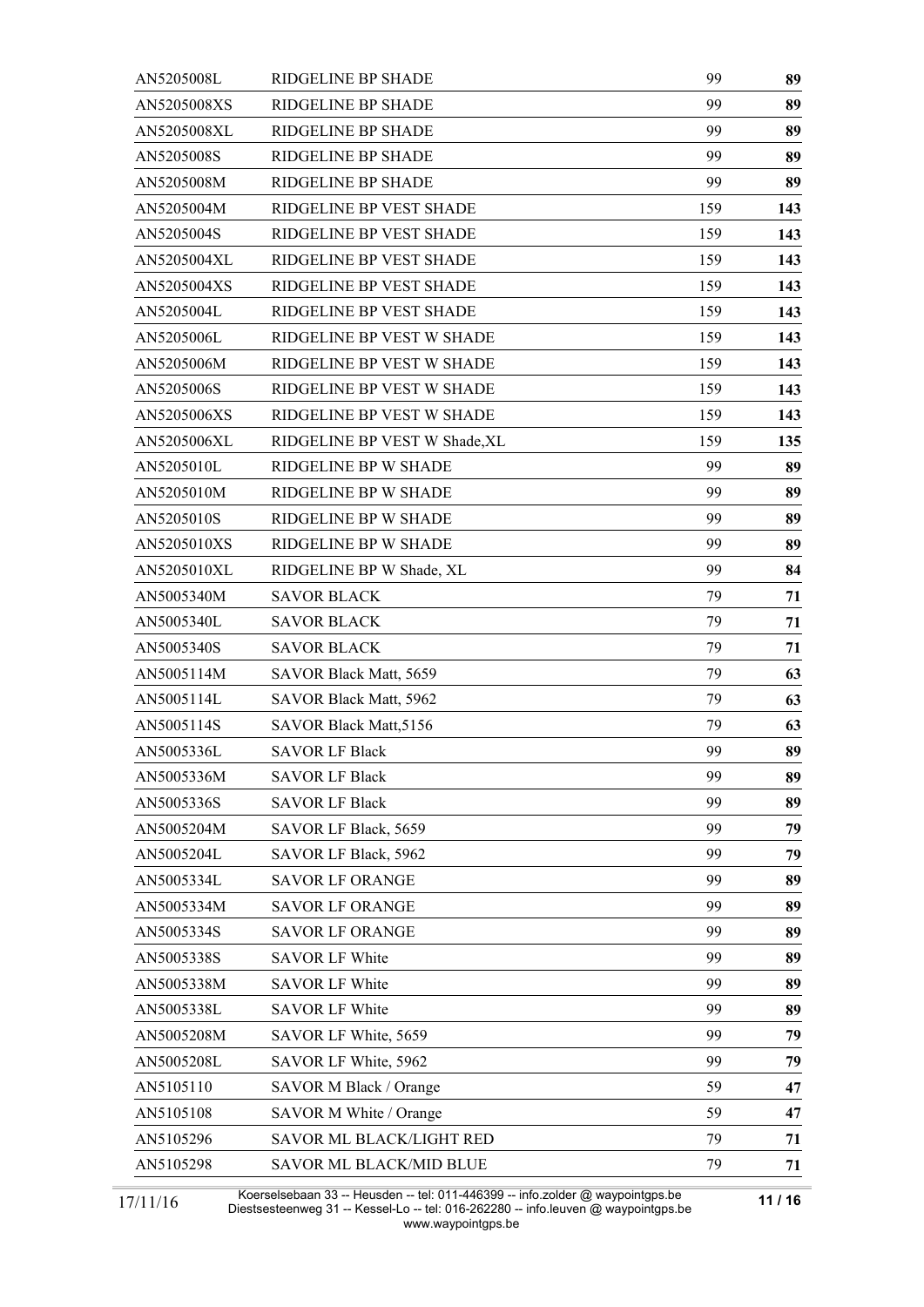| AN5105292    | <b>SAVOR ML BLUE/BLUE</b>                 | 79  | 71  |
|--------------|-------------------------------------------|-----|-----|
| AN5105290    | <b>SAVOR ML RED/RED</b>                   | 79  | 71  |
| AN5105294    | <b>SAVOR ML WHITE/MID RED</b>             | 79  | 71  |
| AN5105332    | SAVOR OTG BLACK/ROSE S2                   | 59  | 53  |
| AN5105330    | <b>SAVOR OTG ML BLACK/MID BLUE</b>        | 79  | 71  |
| AN5105328    | SAVOR OTG ML White/Mid Red                | 79  | 71  |
| AN5105326    | SAVOR OTG PHOTOCROMIC BLACK               | 99  | 89  |
| AN5105286    | <b>SAVOR PHOTOCROMIC Black</b>            | 99  | 89  |
| AN5105284    | <b>SAVOR PHOTOCROMIC White</b>            | 99  | 89  |
| AN5105308    | <b>SAVOR S PHOTOCROMIC Black</b>          | 99  | 89  |
| AN5105248    | SAVOR S White / Orange/N/LOW L            | 59  | 50  |
| AN5005342M   | <b>SAVOR Titanium</b>                     | 79  | 71  |
| AN5005342L   | <b>SAVOR Titanium</b>                     | 79  | 71  |
| AN5005342S   | <b>SAVOR Titanium</b>                     | 79  | 71  |
| AN5005122S   | SAVOR W White, 5356                       | 79  | 63  |
| AN5005122M   | SAVOR W White, 5659                       | 79  | 63  |
| AN5105230    | SAVOR <sup>2</sup> M Bla/Mid Blue ML      | 79  | 67  |
| AN5105224    | SAVOR <sup>2</sup> M Whi/ Mid Red ML      | 79  | 67  |
| AN5105258    | SAVOR <sup>2</sup> OTG BLACK/UNIVERSAL    | 79  | 67  |
| AN5105222    | SAVOR <sup>3</sup> M Blac/Mi Red ML+XLens | 99  | 84  |
| AN5105126    | $SAVOR3 M White/Blue ML + Xlens$          | 99  | 79  |
| AL5034220    | <b>SKI BAG RED</b>                        | 50  | 45  |
| AL5012810    | Ski Bag AMT Single Ski Bag Hea            | 45  | 36  |
| AL5024410    | Ski Bag AMT SINGLE SKI BAG SHA            | 45  | 36  |
| AL5034010    | <b>SKI BAG PADDED BLACK</b>               | 60  | 54  |
| AL5024310    | Ski Bag Redster Single Ski Bag            | 25  | 23  |
| AL5034210    | <b>SKI BAG SHADE/WILD LIME</b>            | 50  | 45  |
| AL5008330    | Stacked Beanie Electric Blue/b            |     | 20  |
| AP5028130    | Sweat Shirt ALPS FLEECE JACKET            | 95  | 86  |
| AP5030620    | T Shirt M ALPS STAR T-SHIRT B             | 25  | 23  |
| AP5030610    | T Shirt M ALPS STAR T-SHIRT P             | 25  | 23  |
| AP5030730    | T Shirt M ALPS T-SHIRT Intens             | 25  | 23  |
| AP5032510    | T Shirt W ALPS T-SHIRT White              | 25  | 23  |
| AN5005132L   | TROOP Brim Black, L 5859                  | 89  | 67  |
| AN5005132M   | TROOP Brim Black, M 56+57+                | 89  | 67  |
| AN5005202M   | TROOP Brim Dark Blue, M 56+57+            | 89  | 67  |
| AN5005136L   | TROOP Brim Lime Green, L 5859             | 89  | 67  |
| AN5005136M   | TROOP Brim Lime Green, M 56+57            | 89  | 67  |
| AN5005286SM  | TROOP SL MARCEL, 5558                     | 129 | 103 |
| AL5020610    | Under The Helmet Beanie Black             | 30  | 26  |
| AAST00690188 | VANTAGE 100 CTI & WARDEN MNC 1            | 649 | 584 |
| AAST00690172 | VANTAGE 100 CTI & WARDEN MNC 1            | 649 | 584 |
| AAST00690180 | VANTAGE 100 CTI & WARDEN MNC 1            | 649 | 584 |

Koerselsebaan 33 -- Heusden -- tel: 011-446399 -- info.zolder @ waypointgps.be Diestsesteenweg 31 -- Kessel-Lo -- tel: 016-262280 -- info.leuven @ waypointgps.be www.waypointgps.be 17/11/16 **12/16 12/16 12/16 12/16 12/16 12/16 12/16 12/16 12/16 12/16 12/16 12/16 12/16 12/16 12/16 12/16 12/16 12/16 12/16 12/16 12/16 12/16 12/16 12/16 12/16 12/16 12/1**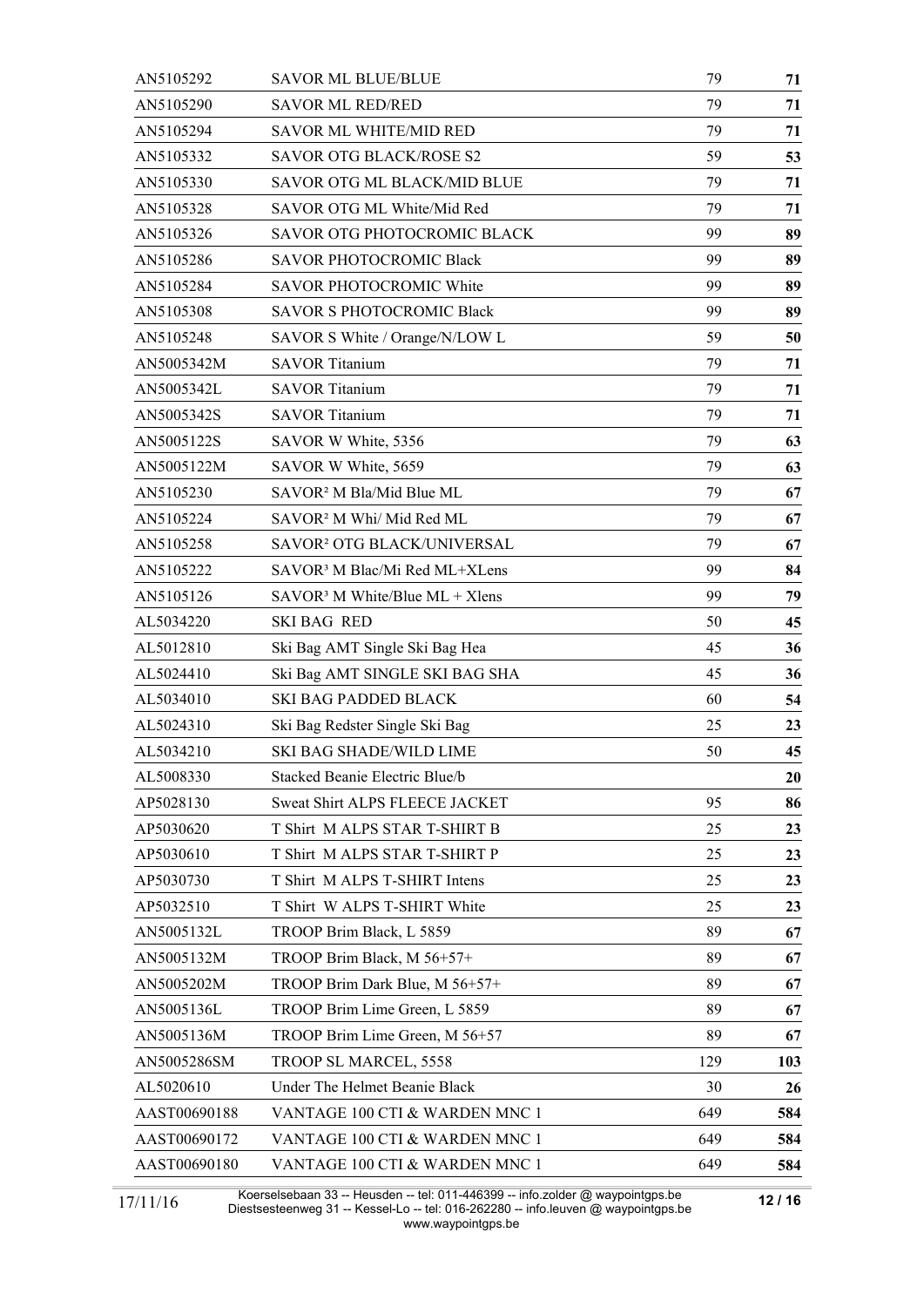| AAST00396173 | VANTAGE 85 & FFG 10, 173       | 529 | 397 |
|--------------|--------------------------------|-----|-----|
| AAST00698181 | VANTAGE 85 & WARDEN 11         | 548 | 493 |
| AAST00698157 | VANTAGE 85 & WARDEN 11         | 548 | 493 |
| AAST00698165 | VANTAGE 85 & WARDEN 11         | 548 | 493 |
| AAST00698173 | VANTAGE 85 & WARDEN 11         | 548 | 493 |
| AAST00618181 | VANTAGE 85 CTI & WARDEN 11     | 749 | 674 |
| AAST00618173 | VANTAGE 85 CTI & WARDEN 11     | 749 | 674 |
| AAST00618165 | VANTAGE 85 CTI & WARDEN 11     | 749 | 674 |
| AAST00390176 | VANTAGE 90 CTI & N WARDEN MNC  | 798 | 599 |
| AAST00642161 | VANTAGE 90 CTI & WARDEN MNC 13 | 599 | 539 |
| AAST00642169 | VANTAGE 90 CTI & WARDEN MNC 13 | 599 | 539 |
| AAST00642184 | VANTAGE 90 CTI & WARDEN MNC 13 | 599 | 539 |
| AAST00642176 | VANTAGE 90 CTI & WARDEN MNC 13 | 599 | 539 |
| AAST00694186 | VANTAGE 95 C & WARDEN 11       | 648 | 583 |
| AAST00694178 | VANTAGE 95 C & WARDEN 11       | 648 | 583 |
| AAST00694170 | VANTAGE 95 C & WARDEN 11       | 648 | 583 |
| AAST00694162 | VANTAGE 95 C & WARDEN 11       | 648 | 583 |
| AAST00536157 | VANTAGE WMN 85 & E LITHIUM 10, | 538 | 404 |
| AAST00716149 | VANTAGE WMN 85 & WARDEN 11     | 598 | 538 |
| AAST00716157 | VANTAGE WMN 85 & WARDEN 11     | 598 | 538 |
| AAST00716165 | VANTAGE WMN 85 & WARDEN 11     | 598 | 538 |
| AAST00708169 | VANTAGE WMN 90 CTI & WARDEN 11 | 748 | 673 |
| AAST00708153 | VANTAGE WMN 90 CTI & WARDEN 11 | 748 | 673 |
| AAST00708161 | VANTAGE WMN 90 CTI & WARDEN 11 | 748 | 673 |
| AAST00712154 | VANTAGE WMN 95 C & WARDEN 11   | 648 | 583 |
| AAST00712162 | VANTAGE WMN 95 C & WARDEN 11   | 648 | 583 |
| AAST00712170 | VANTAGE WMN 95 C & WARDEN 11   | 648 | 583 |
| AASS01146140 | VANTAGE WMN X 74 & E LITHIUM 1 | 349 | 314 |
| AASS01146158 | VANTAGE WMN X 74 & E LITHIUM 1 | 349 | 314 |
| AASS01146152 | VANTAGE WMN X 74 & E LITHIUM 1 | 349 | 314 |
| AASS01146146 | VANTAGE WMN X 74 & E LITHIUM 1 | 349 | 314 |
| AASS01144160 | VANTAGE WMN X 77 C & E LITHIUM | 399 | 359 |
| AASS01144154 | VANTAGE WMN X 77 C & E LITHIUM | 399 | 359 |
| AASS01144148 | VANTAGE WMN X 77 C & E LITHIUM | 399 | 359 |
| AASS01144142 | VANTAGE WMN X 77 C & E LITHIUM | 399 | 359 |
| AASS01142160 | VANTAGE WMN X 77 CTI & E LITHI | 499 | 449 |
| AASS01142154 | VANTAGE WMN X 77 CTI & E LITHI | 499 | 449 |
| AASS01142148 | VANTAGE WMN X 77 CTI & E LITHI | 499 | 449 |
| AASS01142142 | VANTAGE WMN X 77 CTI & E LITHI | 499 | 449 |
| AASS01140167 | VANTAGE WMN X 80 CTI & WARDEN  | 599 | 539 |
| AASS01140151 | VANTAGE WMN X 80 CTI & WARDEN  | 599 | 539 |
| AASS01140159 | VANTAGE WMN X 80 CTI & WARDEN  | 599 | 539 |
| AASS01118170 | VANTAGE X 75 CTI & XT 12       | 599 | 539 |

Koerselsebaan 33 -- Heusden -- tel: 011-446399 -- info.zolder @ waypointgps.be Diestsesteenweg 31 -- Kessel-Lo -- tel: 016-262280 -- info.leuven @ waypointgps.be www.waypointgps.be 17/11/16 **13 / 16**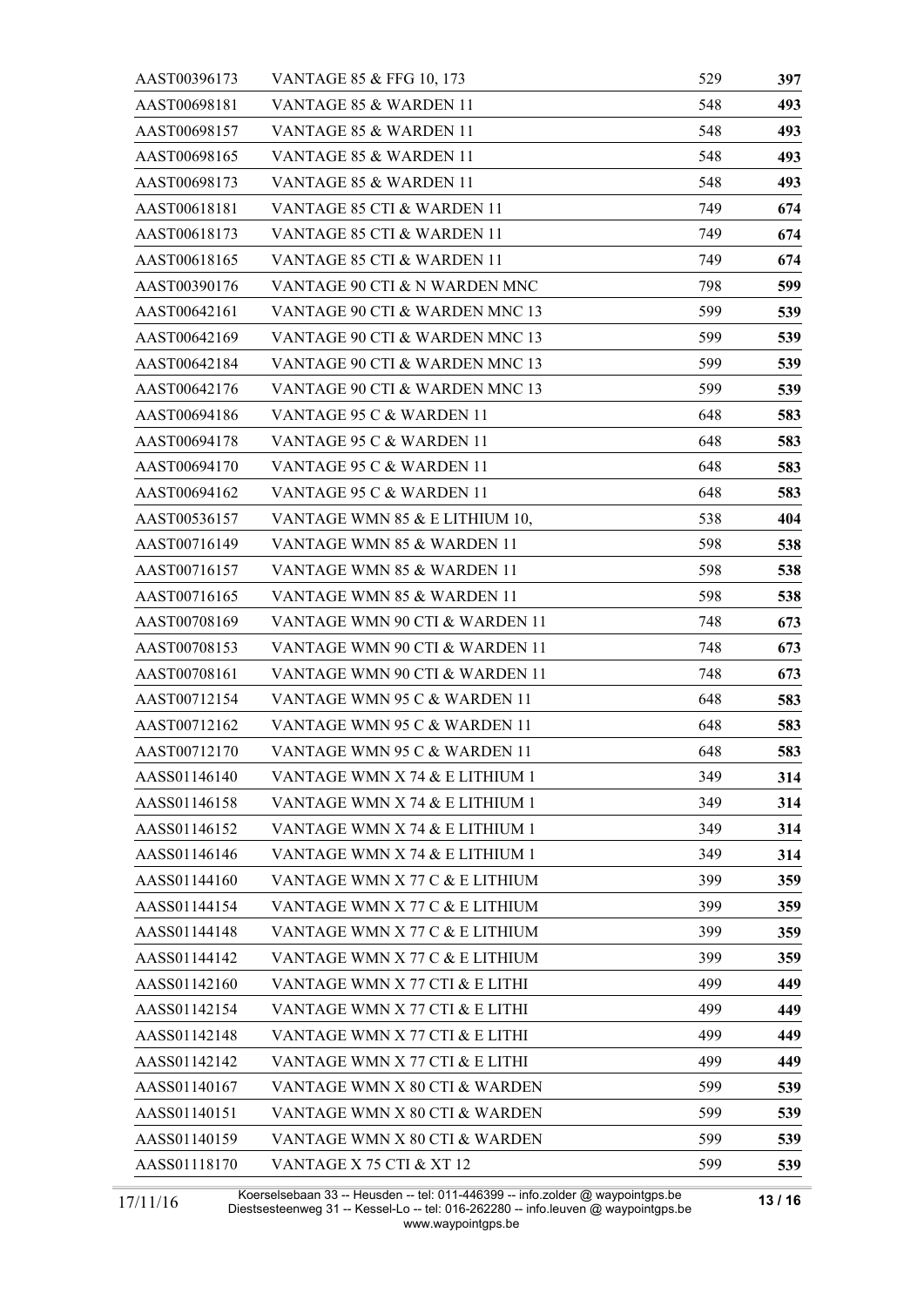| AASS01118177 | VANTAGE X 75 CTI & XT 12         | 599 | 539      |  |
|--------------|----------------------------------|-----|----------|--|
| AASS01118156 | VANTAGE X 75 CTI & XT 12         | 599 | 539      |  |
| AASS01118163 | 599                              | 539 |          |  |
| AASS01120164 | 499                              | 449 |          |  |
| AASS01120171 | VANTAGE X 77C & XT 10            | 499 | 449      |  |
| AASS01120178 | VANTAGE X 77C & XT 10            | 499 | 449      |  |
| AASS01120157 | <b>VANTAGE X 77C &amp; XT 10</b> |     |          |  |
| AASS01126159 | VANTAGE X 80 CTI & XT 12         |     |          |  |
| AASS01126173 | 599                              | 539 |          |  |
| AASS01126180 | VANTAGE X 80 CTI & XT 12         | 599 | 539      |  |
| AASS01126166 | VANTAGE X 80 CTI & XT 12         | 599 | 539      |  |
| AASS01128175 | VANTAGE X 83 CTI & WARDEN MNC    |     |          |  |
| AASS01128168 | VANTAGE X 83 CTI & WARDEN MNC    | 699 | 629      |  |
| AASS01128182 | VANTAGE X 83 CTI & WARDEN MNC    | 699 | 629      |  |
| AASS01128161 | VANTAGE X 83 CTI & WARDEN MNC    | 699 | 629      |  |
| AM5005793001 | VANTAGE X IS VISUAL LARGE FRE    |     | $\bf{0}$ |  |
| AL5034510    | W BOOT BAG BLACK                 | 29  | 26       |  |
| AL5034110    | W SKI BAG PADDED BLACK           | 60  | 54       |  |
| AE501492027X | WAYMAKER 90 Black/White/Blue     | 299 | 269      |  |
| AE501492026X | WAYMAKER 90 Black/White/Blue     | 299 | 269      |  |
| AE501492025X | WAYMAKER 90 Black/White/Blue     | 299 | 269      |  |
| AE501492031X | WAYMAKER 90 Black/White/Blue     | 299 | 269      |  |
| AE501492030X | WAYMAKER 90 Black/White/Blue     | 299 | 269      |  |
| AE501492028X | WAYMAKER 90 Black/White/Blue     | 299 | 269      |  |
| AE501492029X | WAYMAKER 90 Black/White/Blue     | 299 | 269      |  |
| AE5013520275 | WAYMAKER 90 Transparent Black/   | 299 | 224      |  |
| AE5013520285 | WAYMAKER 90 Transparent Black/   | 299 | 224      |  |
| AE501496022X | WAYMAKER CARBON 100 W            | 399 | 359      |  |
| AE501496027X | WAYMAKER CARBON 100 W            | 399 | 359      |  |
| AE501496026X | WAYMAKER CARBON 100 W            | 399 | 359      |  |
| AE501496025X | <b>WAYMAKER CARBON 100 W</b>     | 399 | 359      |  |
| AE501496024X | WAYMAKER CARBON 100 W            | 399 | 359      |  |
| AE501496023X | WAYMAKER CARBON 100 W            | 399 | 359      |  |
| AE5013540255 | WAYMAKER CARBON 100 W Berry/Bl   | 399 | 299      |  |
| AE5013540265 | WAYMAKER CARBON 100 W Berry/Bl   | 399 | 299      |  |
| AE501488025X | WAYMAKER CARBON 120 Dark Green   | 399 | 359      |  |
| AE501488026X | WAYMAKER CARBON 120 Dark Green   | 399 | 359      |  |
| AE501488027X | WAYMAKER CARBON 120 Dark Green   | 399 | 359      |  |
| AE501488028X | WAYMAKER CARBON 120 Dark Green   | 399 | 359      |  |
| AE501488029X | WAYMAKER CARBON 120 Dark Green   | 399 | 359      |  |
| AE5013480275 | WAYMAKER CARBON 120 Dark Green   | 399 | 299      |  |
| AE5013480285 | WAYMAKER CARBON 120 Dark Green   | 399 | 299      |  |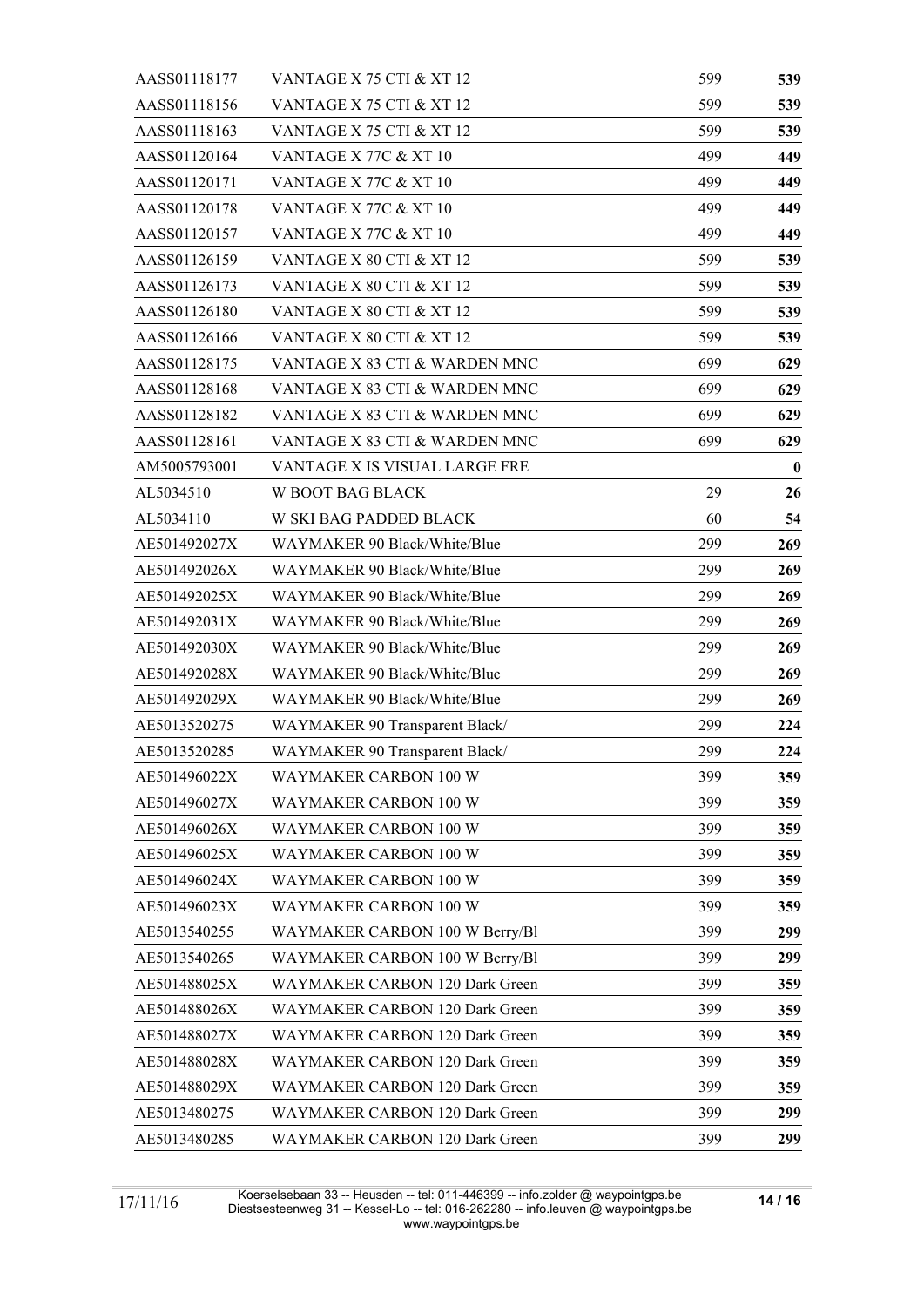| Categorie:<br>Ski accessoires |  |                                |            |
|-------------------------------|--|--------------------------------|------------|
| Code                          |  | Omschrijving                   | € BTW incl |
| Leki                          |  |                                |            |
| LA8570001-03                  |  | Alpine Basket 62 Mm black      | 3,95       |
| LA8530001-03                  |  | Alpine Basket Cobra Deep Powde | 6,95       |
| LE6326660-105                 |  | Fine S white/pearl - 105       | 59,95      |
| LE6326660-110                 |  | Fine S white/pearl - 110       | 59,95      |
| LE6326660-115                 |  | Fine S white/pearl - 115       | 59,95      |
| LE6326660-120                 |  | Fine S white/pearl - 120       | 59,95      |
| LE6326660-125                 |  | Fine S white/pearl - 125       | 59,95      |
| LE6376644-115                 |  | Spark S black/white/red - 115  | 59,95      |
| LE6376644-120                 |  | Spark S black/white/red - 120  | 59,95      |
| LE6376644-125                 |  | Spark S black/white/red - 125  | 59,95      |
| LE6376644-130                 |  | Spark S black/white/red - 130  | 59,95      |
| LE6326795-115                 |  | Speed S Airfoil black/white -  | 79,95      |
| LE6326795-120                 |  | Speed S Airfoil black/white -  | 79,95      |
| LE6326795-125                 |  | Speed S Airfoil black/white -  | 79,95      |
| LE6326795-130                 |  | Speed S Airfoil black/white -  | 79,95      |
| LA8865511-06                  |  | Trigger S Vario Strap MLXL red | 25,95      |
| LA8865501-06                  |  | Trigger S Vario Strap red      | 25,95      |
| Ortovox                       |  |                                |            |
| RT11370-537                   |  | Ortovox 3+ blue-ocean          | 279,95     |
| RT29750-537                   |  | Ortovox Avalanche Rescue Kit 3 | 329,95     |
| RT29752-612                   |  | Ortovox Avalanche Rescue Kit Z | 259,95     |
| RT11390-537                   |  | Ortovox Zoom+ blue-ocean       | 199,95     |
| Safeman                       |  |                                |            |
| SM.03                         |  | Safeman Blauw                  | 19,95      |
| SM.05                         |  | Safeman Chrome-Special         | 22,95      |
| SM.02                         |  | Safeman Wit                    | 19,95      |
| SM02.011                      |  | Safeman-T                      | 49,95      |
| Sidas                         |  |                                |            |
| SIHEDRYW230EU                 |  | Sidas Drywarmer V2.0 Europe ne | 24,95      |
| SICSEDSET31                   |  | Sidas ET-31 Heel Wedge         | 6,5        |
| SIASKINPKGLP12                |  | Sidas Gel Pads                 | 29         |
| SIHEHOTDRSET1                 |  | Sidas Hotdryer Complete Set (1 | 59,95      |
| <b>SICCHACICPKIT</b>          |  | Sidas ICP behandeling          | 33         |
| <b>SICCHACIPSHPKI</b>         |  | Sidas Ips behandeling          | 33,9       |
| SICSEDSRV3                    |  | Sidas Volume Reducer Hard 3 mm | 6,5        |
| SICSEDSRV5                    |  | Sidas Volume Reducer Hard 5 mm | 6,5        |
| SICSE3FWI12HIL                |  | Sidas Winter 3 Feet High L     | 39,95      |
| SICSE3FWI12HIM                |  | Sidas Winter 3 Feet High M     | 39,95      |
| SICSE3FWI12HIS                |  | Sidas Winter 3 Feet High S     | 39,95      |
| SICSE3FWI12HIX                |  | Sidas Winter 3 Feet High XL    | 39,95      |